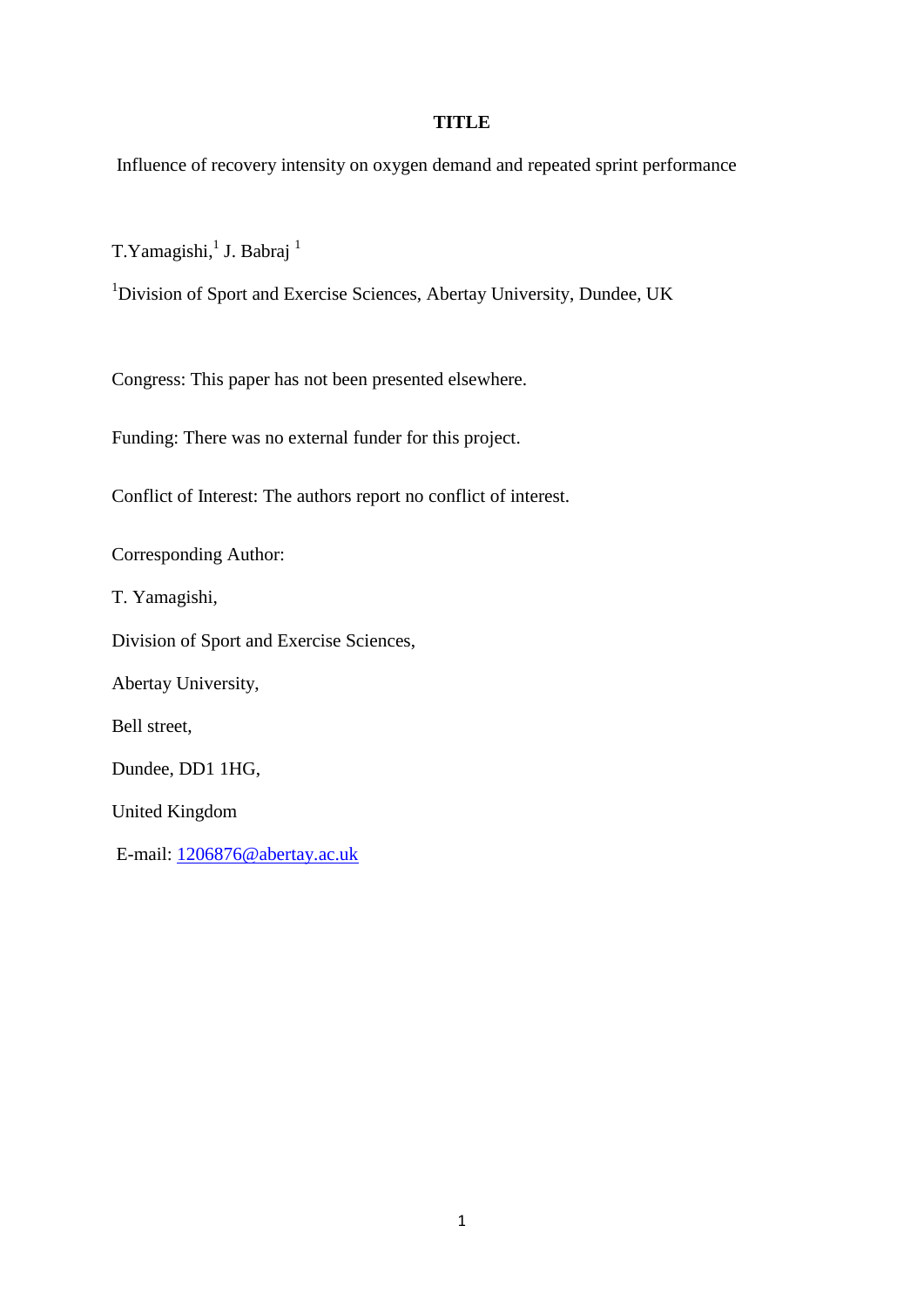### **ABSTRACT**

*Aim.* This study aimed to determine effects of recovery intensity (passive, 20, 30 and  $40\% \dot{V}O_{2\text{peak}}$ ) on oxygen uptake kinetics, performance and blood lactate accumulation during repeated sprints.

*Methods*. 7 moderately-trained male participants ( $\text{VO}_{2\text{peak}}$ : 48.1  $\pm$  5.1 ml·kg<sup>-1</sup>·min<sup>-1</sup>) performed 4 x 30-s repeated Wingate tests on 4 separate occasions.

*Results*. Recovery of  $\dot{V}O_2$  between sprints was prolonged with recovery intensity (time required to reach 50%  $\rm \dot{VO}_{2neak}$ : Passive:  $50 \pm 9$ ;  $20\%$ :  $81 \pm 17$ ;  $30\%$ :  $130 \pm 43$ ;  $40\%$ :  $188 \pm 62$ sec, P<0.001), while  $\text{VO}_2$ -to-sprint work ratio was mainly increased by the higher intensities (Passive:  $138 \pm 17$ ;  $20\%$ :  $149 \pm 14$ ;  $30\%$ :  $159 \pm 15$ ;  $40\%$ :  $158 \pm 17$  ml·min<sup>-1</sup>·kJ<sup>-1</sup>, P=0.001). The decline in peak power tended to be greater in the higher intensity conditions during sprint 2 (Passive:  $7.4 \pm 5.4$ ;  $20\%$ :  $5.8 \pm 7.9$ ;  $30\%$ :  $12.7 \pm 7.4$ ;  $40\%$ :  $12.7 \pm 5.5\%$ , P=0.052), whereas average power was less decreased with recovery intensity during sprint 4 (Passive:  $22.4 \pm$ 8.9; 20%:  $19.9 \pm 6.1$ ; 30%:  $18.4 \pm 7.3$ ; 40%:  $16.6 \pm 6.2$ %, P=0.036). Blood lactate was not different with recovery intensity  $(P=0.251)$ .

*Conclusion***.** The present study demonstrated that while the higher recovery intensities induce prolonged oxygen recovery and impaired peak power restoration during the initial sprints, those intensities provide a greater aerobic contribution to sprint performance, resulting in better power maintenance during the latter sprints.

**Key Words:** Intermittent exercise - Active recovery - Passive recovery - Anaerobic metabolism - Aerobic metabolism.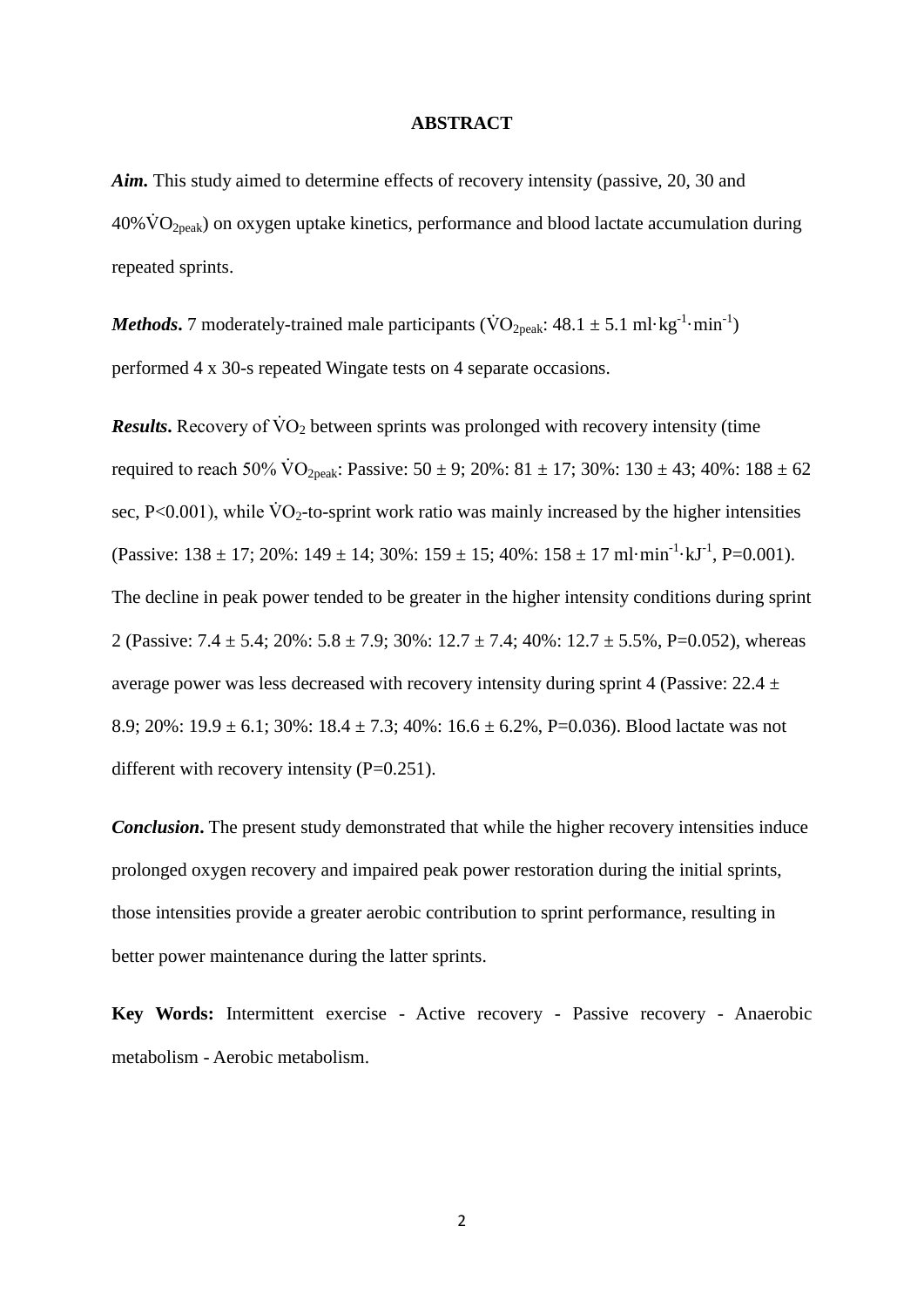#### **TEXT**

### **Introduction**

Recovery mode (i.e. active vs. passive) has been shown to be important during high-intensity intermittent exercise.  $1 - 4$  When recovery duration is brief (15 to 21 sec) relative to sprint duration (e.g. sprint: rest ratio between 1:1 to 1:5), active recovery results in a greater performance decline in subsequent sprints.  $2-4$  Furthermore, there was a shorter time to exhaustion during repeated sprints with active recovery regardless of intensity. <sup>5, 6</sup> Conversely, active recovery improves sprint power production when repeated efforts are interspersed with longer recovery periods (180 to 300 sec; sprint: rest ratio between 1:8 to 1:12).  $1, 7, 8$  This difference could be due to the oxygen cost of active recovery which may inhibit re-oxygenation of the haemoglobin and myoglobin  $2, 5, 6$  or re-synthesis of PCr  $3, 4$  in short recoveries With longer recovery, the increased aerobic metabolism induced by active recovery may allow greater oxygen availability to facilitate PCr restoration during recovery  $<sup>1</sup>$ ,</sup>  $9,10$  and increase aerobic energy production during repeated sprints.  $11$ 

Over recent years the use of repeated Wingate-based exercise training (four to six all-out 30 s cycling efforts interspersed with 4-min recovery, sprint: rest ratio of 1:8) has become increasingly utilised to improve metabolic functions (e.g. an improved mitochondrial function) and endurance performance.  $12 - 15$  However, most of the studies have not considered workload during the recovery period. Previously, active recovery (28 to 40% of  $\rm\dot{VO}_{2max}$ ) during repeated Wingate tests has shown a greater maintenance of power production with similar blood lactate accumulation compared to passive recovery.  $1, 8, 16$  Despite this, only Bogdanis et al.<sup>1</sup> investigated effects of recovery mode on oxygen uptake during two 30-s Wingate tests interspersed with 4-min recovery. Furthermore, although they found that active recovery increased  $\dot{V}O_2$  during the 4-min recovery compared to passive recovery, only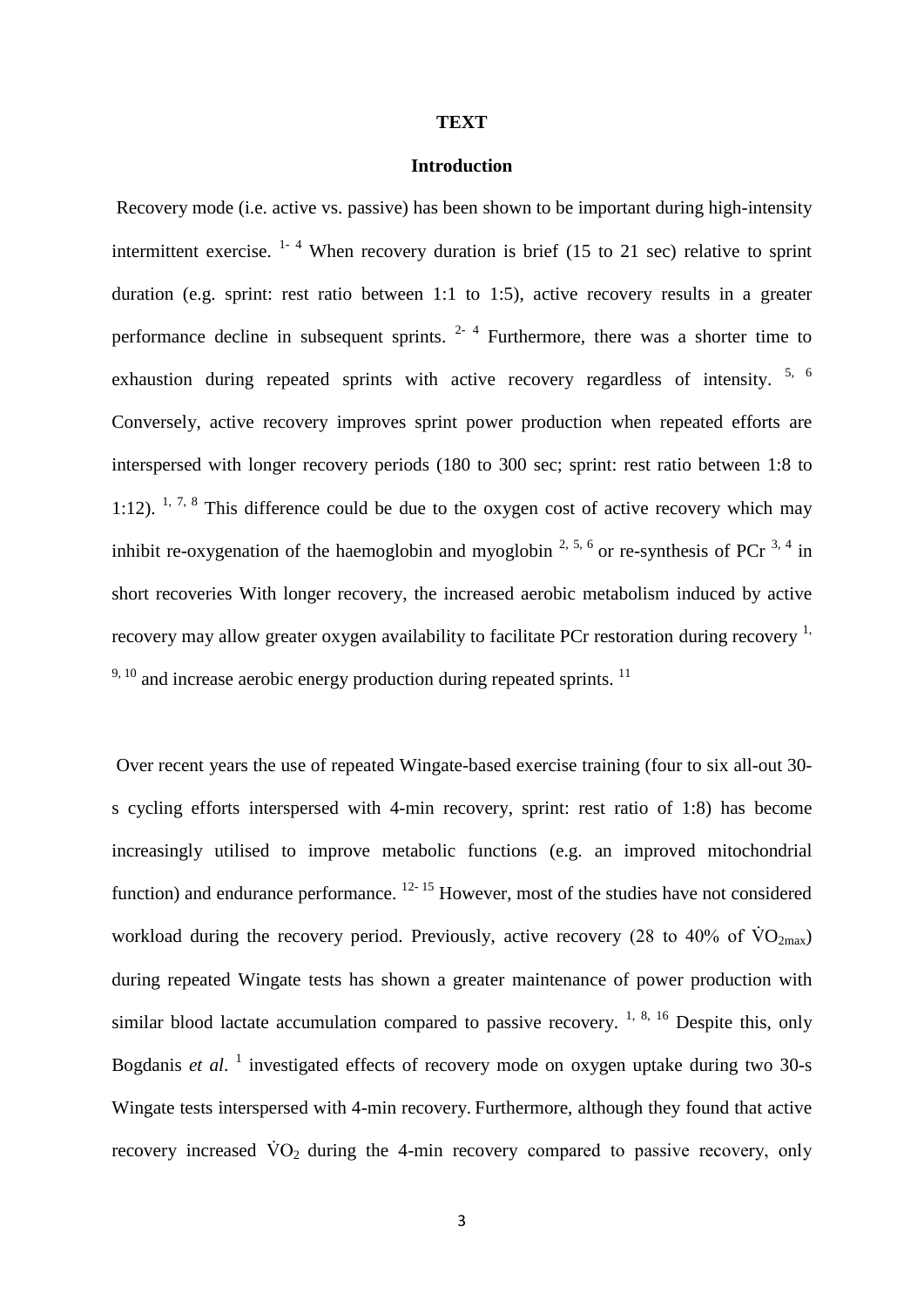average  $\text{VO}_2$  was reported due to the method used (Douglas bag method). <sup>1</sup> Therefore, effects of recovery mode on the time course of oxygen uptake recovery is yet to be determined. Moreover, it is unknown whether the intensity of recovery affects overall sprint performance, cardiorespiratory or blood lactate response as these studies merely compared active or passive but not intensity of recovery.

Therefore, this study sought to determine the effects of four different recovery intensities (passive, 20, 30 and 40%  $\rm \dot{VO}_{2peak}$ ) on oxygen uptake kinetics, sprint performance, and blood lactate accumulation during repeated 30-s Wingate tests that have been utilised previously to promote training adaptations. <sup>15</sup> It was hypothesised that oxygen demand would be increased with recovery intensity, whereas all active recovery intensities would result in improved sprint performance with a similar level of blood lactate when compared with passive recovery.

## **Materials and Methods**

## *Subjects*

Seven healthy active males who took part in a minimum of 3-h exercise per week participated in the present study (Table I). Subjects were fully informed both verbally and in writing about the study as well as any risks before giving their informed consent. The study was approved by the Institutional Ethics Committee and was carried out in line with the Declaration of Helsinki.

## *Experimental design*

All subjects were asked to maintain their normal diet and activity throughout the study period and to refrain from alcohol intake and any form of intense physical activity for 24 h prior to each session. Subjects reported to the Human Performance Laboratory having only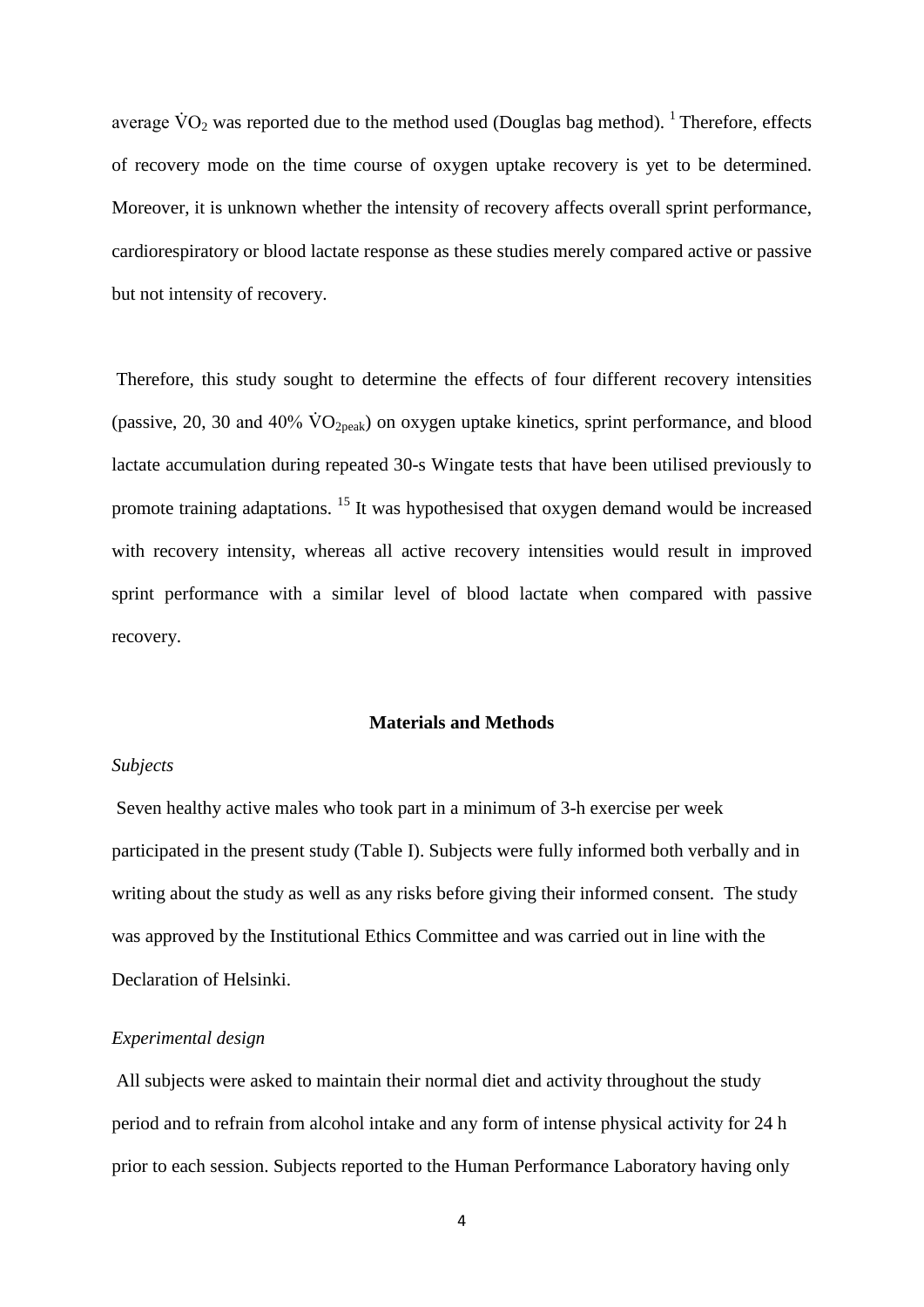consumed water 4h prior to arriving at the lab. All subjects performed 5 sessions at a similar time of day ( $\pm$  2h) in a controlled environment (temperature: 19.8  $\pm$  0.7 °C; humidity: 34.0  $\pm$ 3.8%) throughout the study period. Each session was separated by at least a period of 48h but by no more than 2 weeks. On the initial visit, body composition was recorded on a calibrated bio-impedance meter (Tanita TBF 300, Tanita Co., Ltd. Japan) where body fat and mass were recorded (Table I).

# *Determination of V̇O2peak*

Subjects performed an exhaustive incremental cycling test to determine  $\rm \ddot{V}O_{2peak}$  via breath by breath analysis (Metalyzer® 3B gas analyser, Cortex, Leipzig, Germany). Subjects warmed up by cycling for 4 minutes at any speed above 60 rpm on an unloaded cycle ergometer (Monark Ergomedic 874E, Varberg, Sweden). The weight of the bike cradle was then increased by 0.5 kg every minute until the subjects could no longer maintain a speed of 60 rpm or until volitional exhaustion occurred. After the incremental test, an additional supra-maximal verification test was performed to ensure that true  $\rm \dot{VO}_{2peak}$  had been elicited. Subjects rested for 5 minutes either passively or actively (unloaded cycling). They then cycled again until they reached the limit of tolerance  $(\sim 2\text{min})$  at a work rate equivalent to one stage higher (0.5kg heavier) than that of the last stage in the incremental test.  $^{17}$  A high correlation between peak  $\dot{V}O_2$  achieved during the incremental and verification tests was obtained using a linear regression model (r≥0.99 in both relative and absolute values), and the difference in peak  $\text{VO}_2$  between the two tests (77.4  $\pm$  36.4 ml·min<sup>-1</sup> or  $1.0 \pm 0.5$  ml·kg<sup>-1</sup>·min<sup>-1</sup>) was less than the conventional concept of a plateau in  $\text{VO}_2$  (i.e.  $\leq 150 \text{ ml} \cdot \text{min}^{-1}$  or  $\leq 2.1 \text{ ml} \cdot \text{kg}^{-1} \cdot \text{min}^{-1}$ ) <sup>18</sup>, suggesting the attainment of a true  $\rm \dot{VO}_{2peak}$ . Respiratory gas exchange measures were averaged every 10s with  $\rm \dot{VO}_{2peak}$  calculated as the highest oxygen consumed over a 10-s period, while power output elicited at  $\rm \dot{V}O_{2peak}$  was defined as the maximal aerobic power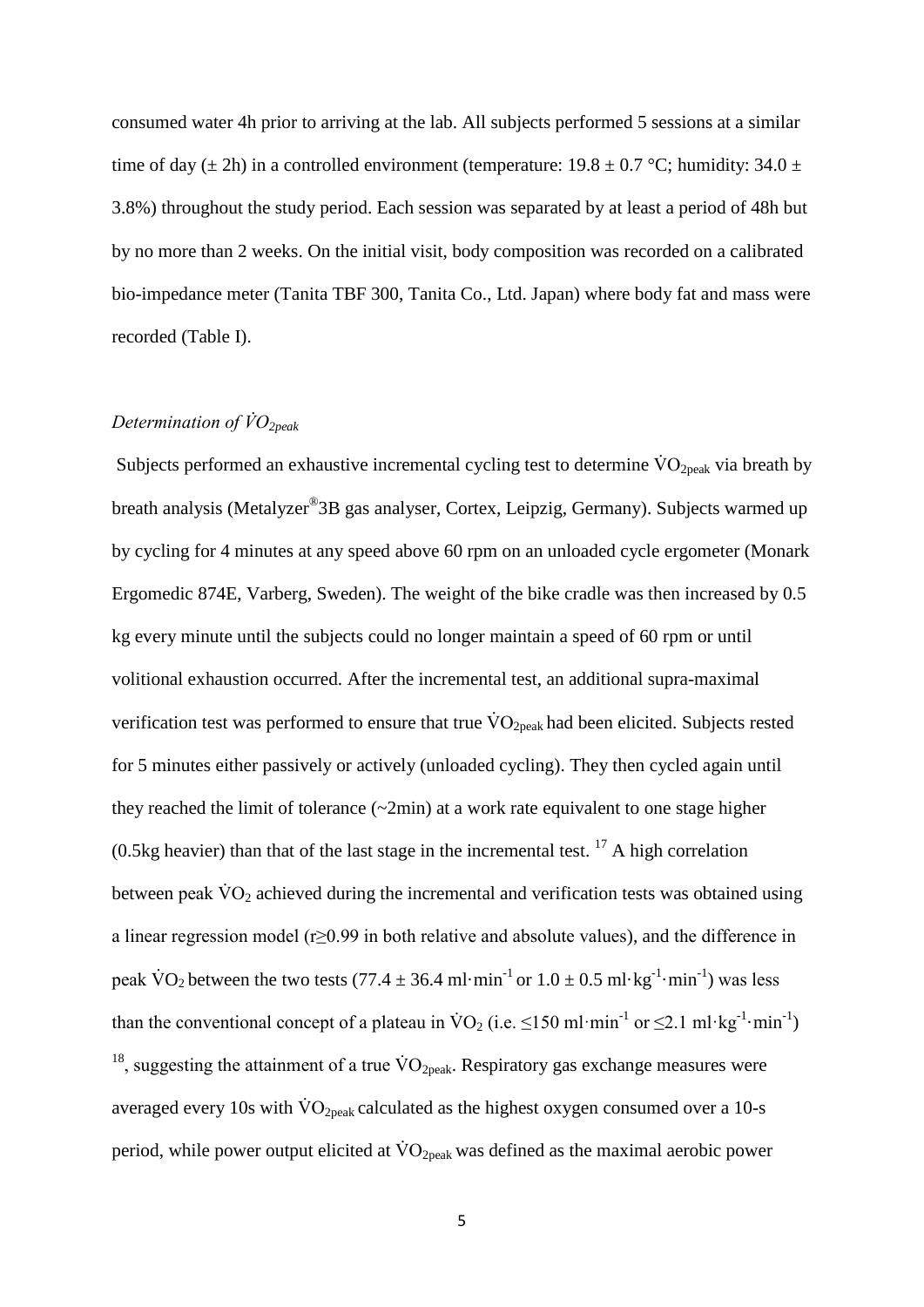(MAP). Heart rate was recorded throughout using a heart rate monitor (Polar Electro,

Kempele, Finland) and was averaged every 5s. Maximal heart rate (HRmax) was defined as the highest heart rate recorded over a 5-s period. Recovery intensities (i.e. 20, 30 and 40% of  $\rm \dot{VO}_{2peak}$ ) were determined according to the linear relationship between each individual's  $\rm \dot{VO}_{2}$ and work rate during the incremental test.

#### *Procedures of repeated Wingate tests and determination of cardiorespiratory kinetics*

Subjects performed 4 x 30 second cycle sprints with 4 minutes of recovery (Monark Ergomedic 894E, Varberg, Sweden) against 7.5% bodyweight on 4 different days separated by at least 48 h. Upon cessation the workload was adjusted to a given recovery intensity (20, 30, or 40%  $\rm\dot{VO}_{2peak}$ ), which had been randomly allocated, and the subjects cycled at this intensity for 230 sec. 10 sec before the next sprint, the workload was adjusted again to 7.5% of the subjects' bodyweight. In the case of passive recovery, the subjects remained still on the bike for 240 sec. Heart rate (Polar Electro, Kempele, Finland) and on-line gas analysis (Metalyzer® 3B gas analyser, Cortex, Leipzig, Germany) were both recorded continuously throughout. Oxygen uptake and HR were averaged every 5 seconds during the sprint protocol, and average values were expressed as percentage of  $\rm{VO}_{2\nu eak}$  and HRmax determined in the incremental test respectively. During recovery, each  $\dot{V}O_2$  or HR was divided by  $\rm\dot{VO}_{2peak}$  or HRmax, and the slope of  $\rm\dot{VO}_{2}$  or HR versus time was determined for each recovery condition using a second-order polynomial regression (Figure 3A & 3B). <sup>19</sup> Although the decrease in  $\dot{V}O_2$  was well described by the mathematical model chosen as a group (Figure 3A), a large intra- or inter-individual difference was observed (r=0.55 to 0.98) mainly due to the different recovery conditions. Therefore, recovery kinetics of  $\rm VO_2$  was determined by measuring the time required to reach 50%  $\rm\dot{VO}_{2peak}$  (T to 50 $\rm\dot{VO}_{2peak}$ ) in accordance with the previous study. <sup>19</sup> If  $\rm\dot{V}O_2$  did not reach 50%  $\rm\dot{V}O_{2peak}$  during the 4-min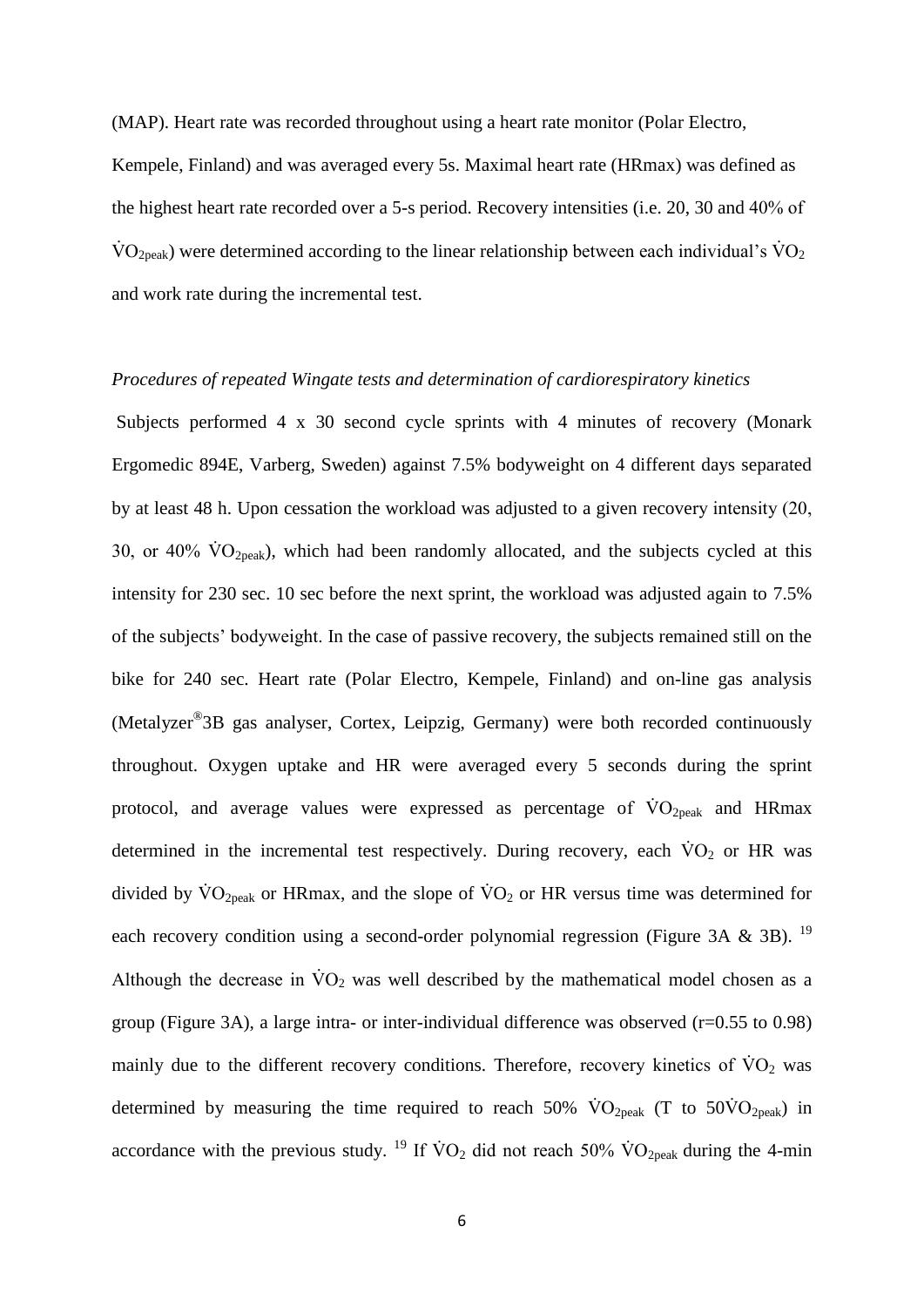recovery (3 out of 84 cases), T to  $50\dot{V}O_{2\text{peak}}$  was defined as 240 sec. However,  $\dot{V}O_2$  reduced to 51%  $\rm\dot{VO}_{2peak}$  during the 4-min recovery in the above all 3 cases, suggesting that this method does not seem to underestimate T to  $50\text{VO}_{2\text{peak}}$  and is independent of the mathematical model chosen.

## *Determination of repeated sprint performance and blood lactate accumulation*

Peak power (PP) and average power (AP) during each 30-s sprint was automatically calculated using software (Monark Anaerobic Test Software version 2.24.2, Monark Exercise AB). Power drop of PP or AP across sprints was also determined using the following formula; (PP or  $AP^{S2, S3 \text{ or } S4}$  – PP or  $AP^{S1}$ ) / PP or  $AP^{S1}$  x 100, where PP or  $AP^{S1}$  is peak or average power of sprint 1 and PP or  $AP^{S2, S3 \text{ or } S4}$  is peak or average power of sprint 2, 3, or 4.  $\text{VO}_2$  – to - sprint work ratio ( $\text{VO}_2/\text{kJ}$ ) was also calculated in an attempt to determine aerobic contribution relative to mechanical work produced across the sprints and recovery conditions.  $20$  Blood samples were taken from the subjects' fingertips before the first sprint and 180 sec after each sprint to determine blood lactate concentration (Lactate pro, Arkray Inc., Kyoto, Japan). Briefly, the skin was punctured using an Accu-check single use lancet (Roche Diagnostics, UK) and pressure applied to the finger to draw the blood. The initial drop was discarded and the second drop was taken for analysis.

#### *Statistical Analyses*

All data are presented as means  $\pm$  standard deviation. Before conducting parametric tests, a one sample Kolmogorov-Smirnov test was performed to ensure that all values were normally distributed. A two-way analysis of variance (ANOVA) with repeated measures was used to determine overall differences between recovery conditions (passive, 20, 30 and 40%  $\rm \dot{VO}_{2peak}$ ) and sprint/recovery number for Wingate performance, cardiorespiratory and blood lactate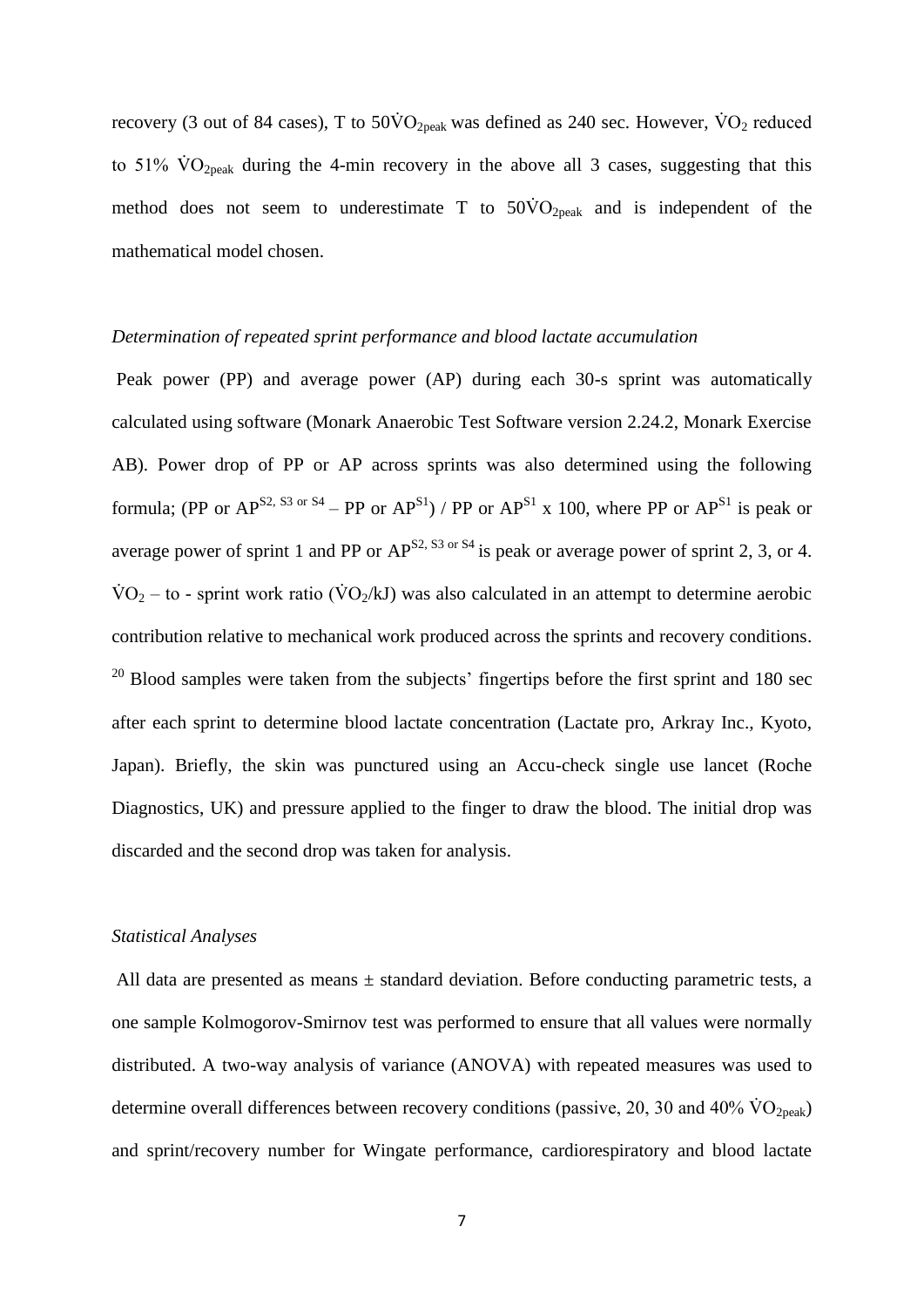variables. Greenhouse-Geisser corrections were used where the violation of sphericity was detected. In the case of a significant main effect of condition, the test was followed by post hoc Least significant difference (LSD) test. Where a significant sprint/recovery number by condition interaction effect was observed, one-way repeated ANOVA with post-hoc LSD test was performed to determine differences among the conditions for each sprint/recovery. Moreover, where the post-hoc test revealed a significant difference between conditions, effect size (Cohen's *d*) was calculated. Due to the study design (i.e. repeated measures), Cohen's *d* was corrected for dependence between means using the equation suggested by Morris and DeShon; <sup>21</sup> *d* = M <sub>diff</sub> / SD<sub>pooled</sub> $\sqrt{2(1 - r)}$ , where M <sub>diff</sub> is mean difference between conditions, SD <sub>pooled</sub> is pooled standard deviation, and r is correlation between means. Cohen's effect size was defined as follows:  $d \le 0.2$  trivial effect, 0.2 - 0.5 small effect, 0.6 - 1.1 moderate effect and  $1.2 - 1.9$  as a large effect.<sup>22</sup> Changes over time (P<0.01 in all cases) are only mentioned where appropriate for clarity. All statistics were run on  $IBM^{\circ}$  SPSS<sup>®</sup> Version 21.0 for Windows and the significance level was set at  $P<0.05$ .

### **Results**

## *Wingate performance*

There was no main effect of recovery condition in the overall peak power, average power or power drop rate (Table II). However, a significant sprint by condition interaction effect was observed in peak power, and the drop rates of both peak and average power (Table II). Although the 30% recovery condition temporarily decreased peak power compared to the 20% recovery during sprint 2 (P<0.01, *d*=1.44), all active recovery conditions improved it during the last sprint compared with the passive recovery (P<0.05 in all cases,  $d=0.94$ , 1.01 and 0.95 for passive vs. 20, 30 and 40%, respectively) (Table II). A greater drop rate in peak power was observed following the higher recovery intensities during sprint 2, which nearly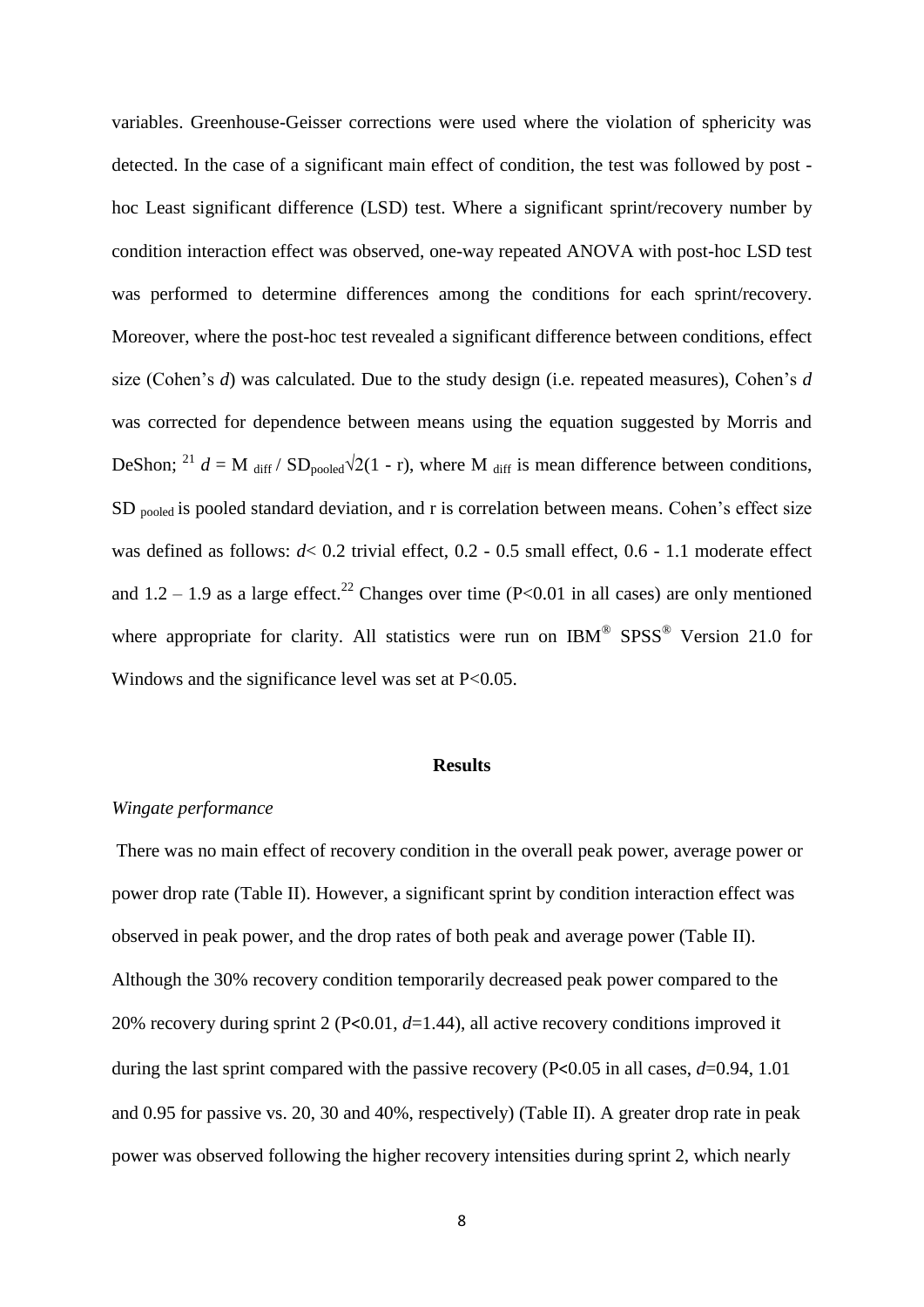reached significance  $(P=0.052)$ , whereas that in average power was significantly improved by the 30 and 40% recovery conditions compared with the passive recovery (P<0.05 in both cases, *d*=1.46 and 1.18 for passive vs. 30 and 40%, respectively), or for the 40% recovery compared to the 20% recovery (P<0.05,  $d=1.17$ ) during the last sprint (Table II).

## *Oxygen uptake during sprints*

There was a main effect of recovery condition in overall  $\rm \dot{V}O_2$  during sprints (Figure 1A: Passive:  $57 \pm 5$ ;  $20\%$ :  $63 \pm 6$ ;  $30\%$ :  $66 \pm 5$ ;  $40\%$ :  $67 \pm 5\%$   $\text{VO}_{2\text{peak}}$ , P<0.001). Overall sprint  $\rm \dot{VO}_2$  was significantly elevated for all active recovery conditions compared with the passive recovery (P<0.05 for passive vs. 20%, *d*=1.16; P<0.01 for passive vs. 30 and 40%, *d*=2.12 and 2.33 for passive vs. 30 and 40%, respectively), while there was no significant difference among active recovery conditions (Figure 1A). There was a main effect of condition in  $\dot{V}O_2$  – to- sprint work ratio (Figure 1C: Passive:  $138 \pm 17$ ;  $20\%$ :  $149 \pm 14$ ;  $30\%$ :  $159 \pm 15$ ;  $40\%$ : 158  $\pm$  17 ml·min<sup>-1</sup>·kJ<sup>-1</sup>, P=0.001). VO<sub>2</sub> –to- sprint work ratio was significantly increased in the 30 and 40% recovery groups compared to the passive recovery (P<0.01 in both cases, *d*=1.64 and 2.23 for passive vs. 30 and 40%, respectively). It was also significantly elevated for the 30% recovery condition compared with the 20% recovery condition (P<0.05, *d*=1.16) (Figure 1C).

## *Heart rate during sprints*

There was a main effect of recovery condition in overall heart rate during sprints (Figure1B: Passive:  $78 \pm 4$ ;  $20\%$ :  $80 \pm 4$ ;  $30\%$ :  $83 \pm 6$ ;  $40\%$ :  $84 \pm 4$  % HRmax, P<0.001). Overall sprint HR was significantly elevated for the 30 and 40% recovery groups compared with the passive recovery (P<0.01 for passive vs. 30%, *d*=2.74; P<0.001 for passive vs. 40%, *d*=4.04) or 20% recovery group (P<0.05 for 20% vs. 30%, *d*=1.14; P<0.01 for 20% vs. 40%, *d*=2.74), but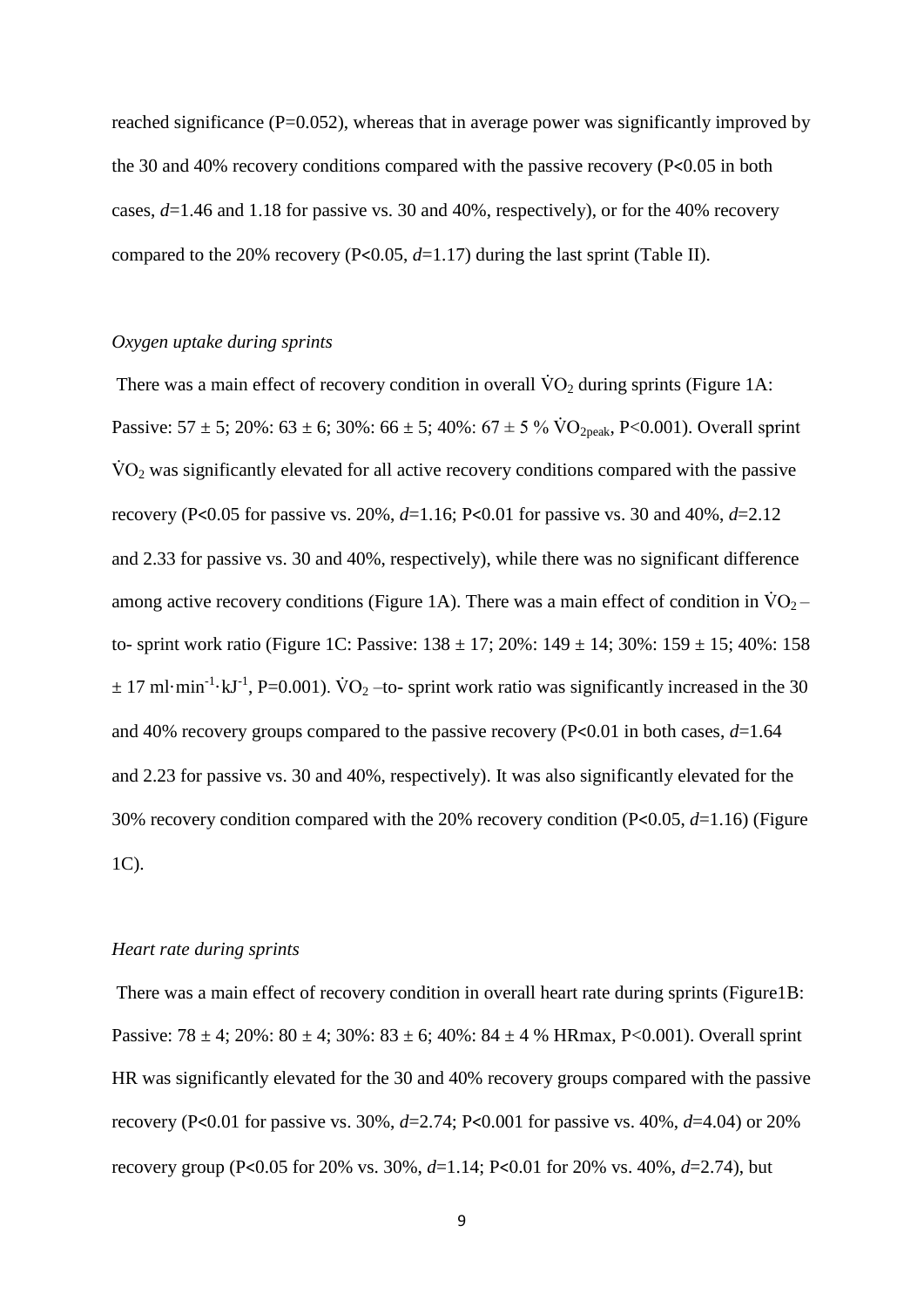there was no significant difference between the 20% recovery and the passive recovery (Figure 1B).

## *Oxygen uptake during recovery*

There was a main effect of recovery condition in overall  $\rm \dot{V}O_{2}$  during recovery (Figure 2A: Passive:  $35 \pm 4$ ;  $20\%$ :  $51 \pm 5$ ;  $30\%$ :  $57 \pm 4$ ;  $40\%$ :  $63 \pm 7\% \text{VO}_{2\text{peak}}$ , P<0.001). Overall recovery  $\dot{V}O_2$  was significantly increased for all active recovery conditions compared with the passive recovery (P<0.001 in all cases,  $d=4.52$ , 6.49 and 6.61 for passive vs. 20, 30 and 40%, respectively) (Figure 2A). It was also significantly elevated for the 30 and 40% recovery groups compared with the 20% recovery group (P<0.01 for 20% vs. 30%, *d*=2.22; P<0.001 for 20% vs. 40%, *d*=5.66), and for the 40% recovery compared to the 30% recovery condition (P<0.05, *d*=1.96) (Figure 2A). Likewise there was a main effect of condition in time required to reach 50% $\dot{V}O_{2\text{peak}}$  (Figure 2C: Passive: 50  $\pm$  9; 20%: 81  $\pm$  17; 30%: 130  $\pm$ 43; 40%:  $188 \pm 62$  sec, P<0.001). T to  $50\text{VO}_{2\text{peak}}$  was increased for all active recovery conditions compared with the passive recovery (P<0.01 in all cases, *d*=2.22, 2.53 and 2.99 for passive vs. 20, 30 and 40%, respectively) (Figure 2C). It was also significantly elevated for the 30 and 40% recovery groups compared with the 20% recovery group (P<0.05 for 20% vs. 30%, *d*=1.69; P<0.01 for 20% vs. 40%, *d*=2.88), and for the 40% recovery compared to the 30% recovery condition (P<0.05,  $d=1.53$ ) (Figure 2C). Example of recovery kinetics of  $\dot{V}O_2$ is shown in Figure 3A.

## *Heart rate during recovery*

There was a main effect of recovery condition in overall HR during recovery (Figure 2B: Passive:  $74 \pm 4$ ;  $20\%$ :  $80 \pm 4$ ;  $30\%$ :  $82 \pm 3$ ;  $40\%$ :  $84 \pm 4$  % HRmax, P<0.001). Overall recovery HR was significantly increased for all active recovery conditions compared with the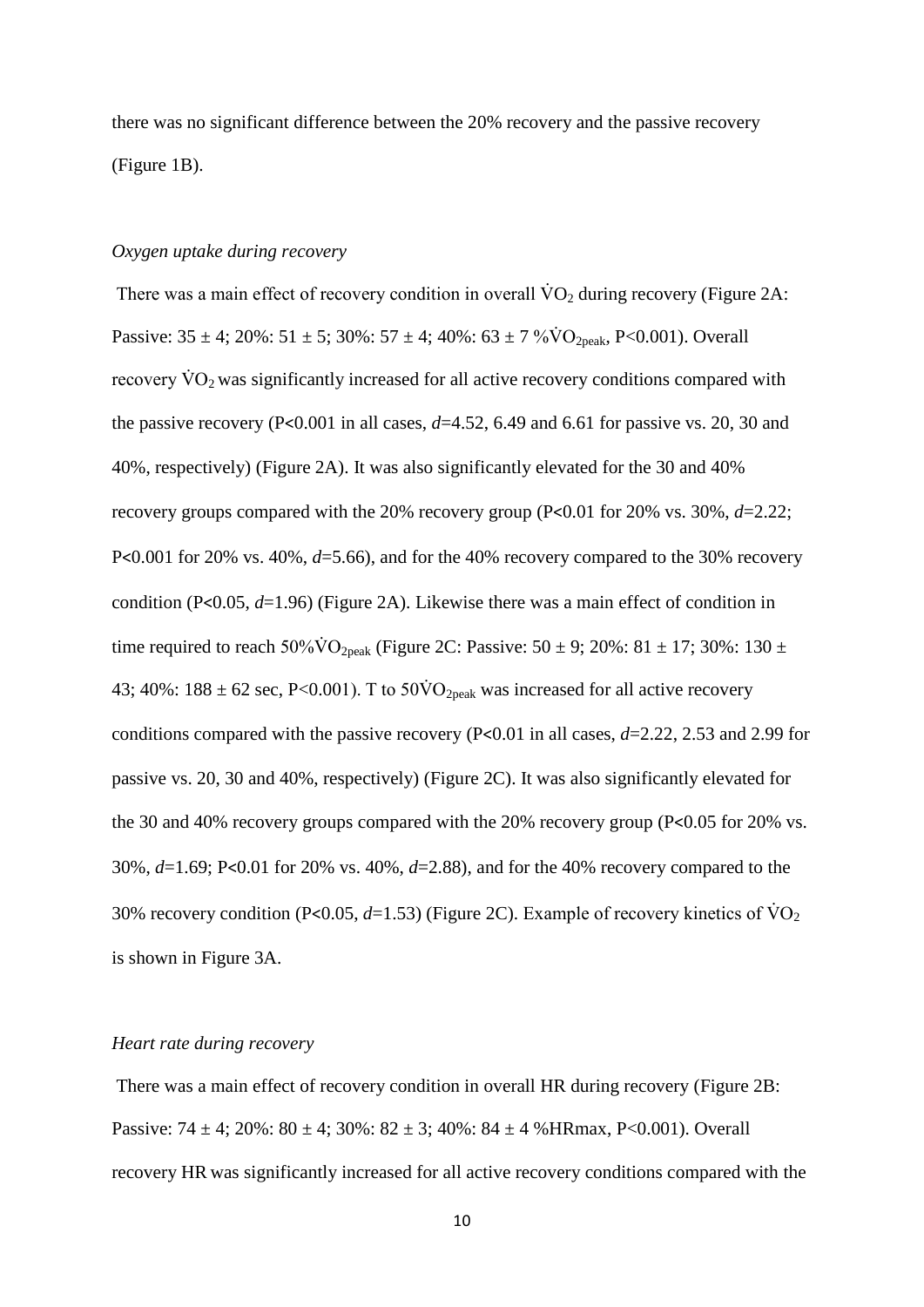passive recovery ( $P < 0.01$  in all cases,  $d = 2.15, 7.36$  and  $2.73$  for passive vs. 20, 30 and 40%, respectively) (Figure 2B). It was also significantly elevated for the 30 and 40% recovery groups compared with the 20% recovery group (P<0.05 for 20% vs. 30%,  $d=0.96$ ; P<0.01 for 20% vs. 40%, *d*=1.62) (Figure 2B). Example of recovery kinetics of HR is shown in Figure 3B.

#### *Blood lactate*

Although blood lactate level significantly rose with repeated sprints, there was no main or sprint by condition interaction effect in blood lactate concentration (Table III).

## **Discussion**

This study sought to determine the effects of recovery intensity on the oxygen uptake kinetics, repeated 30-s Wingate performance and blood lactate accumulation. To the best of our knowledge, this is the first study to examine the effects of four different recovery intensities (passive, 20, 30 and  $40\% \dot{V}O_{2\text{peak}}$ ) during the typical Wingate-based exercise training protocols. <sup>15</sup> The novel findings of the study are that oxygen cost during recovery is increased with the intensity of recovery, aerobic contribution to repeated sprint performance is only elevated by the higher recovery intensities and any active recovery intensity does not cause an alteration of blood lactate accumulation when compared with the passive recovery.

Although average  $\dot{V}O_2$  during the repeated sprints was increased in all active recovery conditions compared with the passive recovery,  $\dot{V}O_2$ - to- sprint work ratio was only significantly increased by the 30 and 40% recovery groups (Figure 1A & 1C).  $\dot{V}O_2$  at the end of the recovery periods was greater in the higher recovery conditions  $(30\% : 46.5 \pm 2.7; 40\% :$  $47.6 \pm 6.5 \sqrt[6]{60}$ <sub>2peak</sub>) compared to the 20% recovery group (38.1  $\pm$  1.7 % $\dot{V}O_{2\text{peak}}$ , P<0.01) as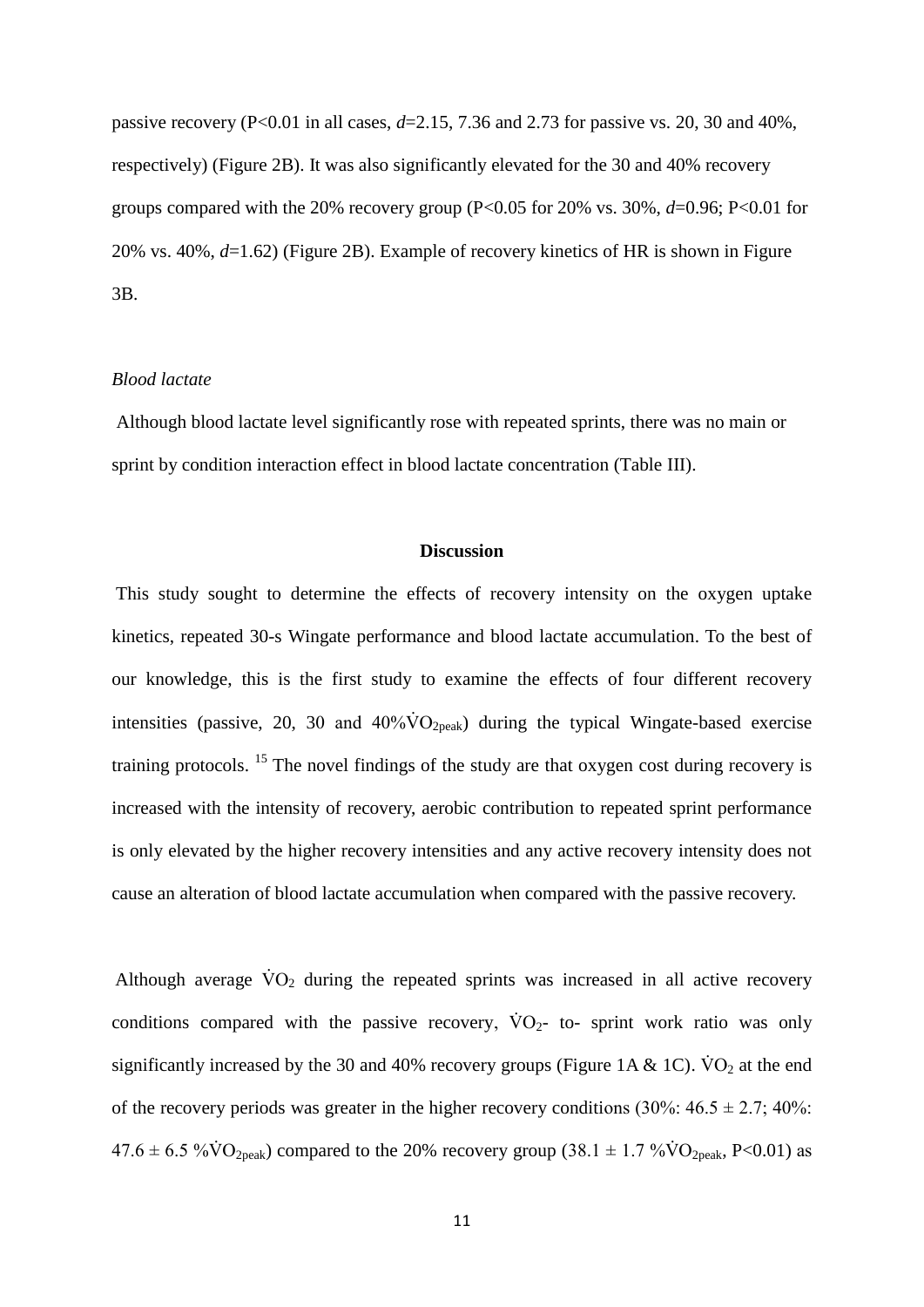well as the passive recovery (21.9  $\pm$  4.6 %VO<sub>2peak</sub>, P<0.001; Figure 3A), suggesting that the subjects began sprints with an elevated oxidative metabolism following the higher recovery intensities compared to the passive or 20% recovery. Further, HR during the sprints was significantly increased by the higher recovery intensities compared to the passive or 20% recovery condition (Figure 1B), indicating an increased muscle blood flow and thus a greater  $O<sub>2</sub>$  delivery to the working muscles  $^{23}$  during the sprints in these conditions. The elevated whole body  $\dot{V}O_2$  along with the increased HR following the higher recovery intensities seems to have become increasingly important with the successive sprint repetitions where muscle  $O_2$ extraction and thus aerobic contribution to mechanical work progressively increase (Figure 1C).  $20, 24$  The attenuated drop in average power induced by the higher recovery intensities during the last sprint (Table II) would support this assumption.

Conversely, there was a tendency for the 30 and 40% recovery groups to cause greater peak power decline during sprint 2 compared with the passive or the lower recovery condition (Table II). In contrast to the current study, Bogdanis  $et al.$ <sup>1</sup> demonstrated that active recovery at 40%  $\rm \dot{VO}_{2max}$  increased power production in sprint 2 compared to passive recovery, which was totally attributed to a 3.1% higher power output produced during the initial 10s, when two 30-s cycle sprints were separated by 4 min. Since they also found a high correlation between re-synthesis of PCr and recovery of power output during the initial 10s of the second 30-s sprint (r=0.84, P<0.05), <sup>25</sup> the improved power production might be attributed to a greater  $O_2$  availability for PCr re-synthesis induced by the active recovery (as reflected by greater  $\text{VO}_2$  compared with passive recovery, P<0.01) during the 4-min recovery. <sup>1</sup> In support of this, Haseler *et al.* <sup>9</sup> demonstrated that hyperoxia caused by greater fractions of inspired O<sub>2</sub> enhanced PCr restoration during 5-min recovery following submaximal exercise. Nevertheless, considering that a close relationship has been shown between time course of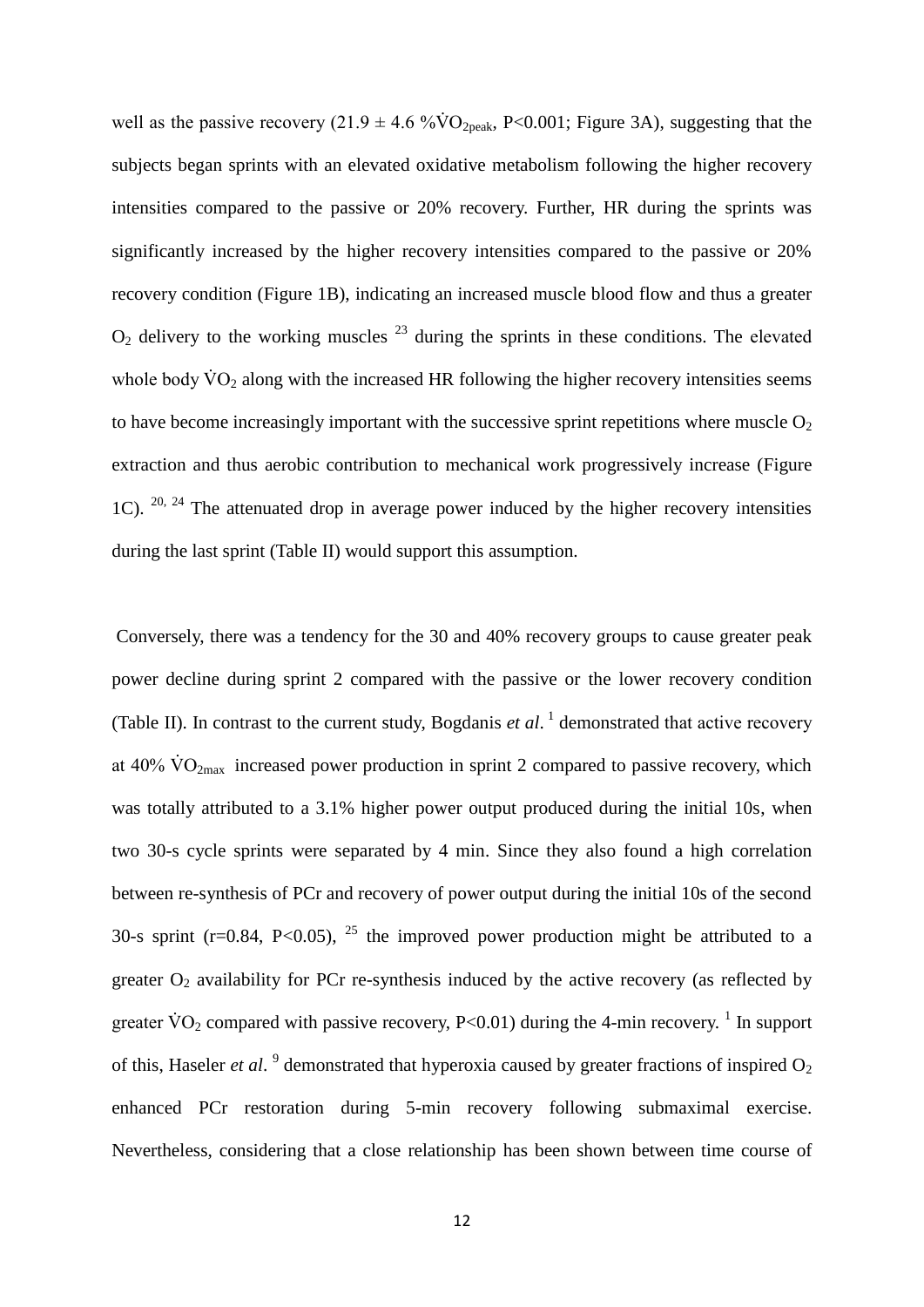$\rm \dot{VO}_2$  recovery and that of PCr restoration,  $^{10, 19}$  the greater decrease in peak power seen in the higher recovery conditions during sprint 2 could be explained by the prolonged  $\dot{V}O_2$  recovery (Figure 2C). Indeed, it has been demonstrated that a prolonged T to  $50\text{VO}_{2\text{peak}}$  results in a slower rate of PCr recovery, <sup>19</sup> and within our study T to  $50\text{VO}_{2\text{peak}}$  is greater with higher intensity recoveries (Figure 2C). Although Bogdanis *et al.* <sup>1</sup> only reported average  $\rm \dot{V}O_{2}$ during the 4-min recovery (55%  $\rm\dot{VO}_{2max}$ ) and thus the time course of  $\rm\dot{VO}_{2}$  recovery is unknown, a greater maximal aerobic capacity  $(4.28 \pm 0.13 \text{ l·min}^{-1})$ ; approximately 55 ml·kg <sup>1</sup>·min<sup>-1</sup>) of their subjects compared to the current study  $(3.6 \pm 0.6 \text{ l}\cdot\text{min}^{-1})$ , or  $48.1 \pm 5.1 \text{ ml}\cdot\text{kg}^{-1}$ <sup>1</sup>·min<sup>-1</sup>) might have allowed faster  $\rm \dot{V}O_2$  recovery, <sup>26, 27</sup> possibly resulting in faster and/or greater PCr restoration. Similar to the current study, Lopez *et al*. <sup>16</sup> employed six 30-s cycle sprints alternated by 4-min recovery, and saw a greater peak power drop during sprint 2 in active recovery condition compared with passive recovery, while the active recovery improved average power during sprint 5 and 6. Although they did not report  $\dot{V}O_{2\text{max}}/\dot{V}O_{2\text{peak}}$ of their subjects and therefore their findings cannot be directly compared with those of the current study or the study by Bogdanis *et al*., 1 it could be assumed that active recovery may not be beneficial when only two sprints are performed whereas it would facilitate maintaining power production with the sprint repetitions, as the sprints become more aerobically demanding. 20, 25, 28, 29 Lopez *et al*. <sup>16</sup> also found that the active recovery tended to improve peak power during sprint 5 and 6 compared to the passive recovery (improved by  $0.3 \text{ W} \cdot \text{kg}^{-1}$ ) in both cases), which is in agreement with the current study (i.e. peak power during the last sprint; Table II). This may suggest that greater aerobic metabolism caused by active recovery during the rest periods may become increasingly beneficial to PCr restoration as sprints are repeated  $27$  where muscle re-oxygenation rate progressively increases.  $20$ 

The blood lactate level markedly rose after sprint 1, however the magnitude of increase in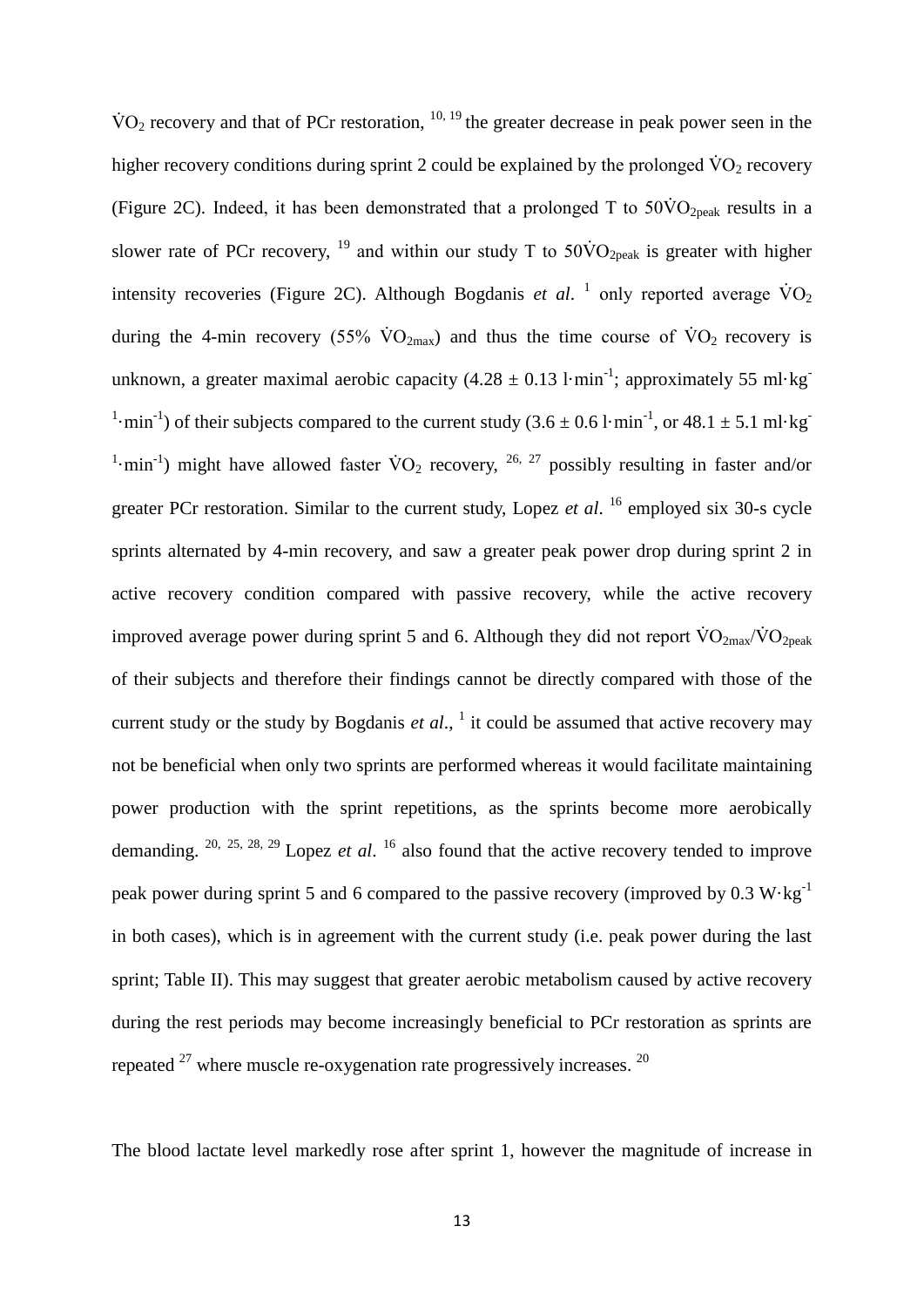blood lactate notably decreased with the successive bouts (Table III), indicating that anaerobic glycolysis progressively reduced with repeated sprints.  $25, 28, 29$  The present study did not find any difference in blood lactate concentration across the recovery intensities. This is not in line with the previous studies employing longer recovery periods  $(> 450 \text{ sec})$  where active recovery promoted a greater clearance of lactate from the blood,  $8, 30$  but similar to those employing shorter recovery periods (15 to 240 sec) where recovery mode did not affect blood lactate concentration despite the difference in repeated sprint performance between recovery conditions.  $1, 5, 7$  This indicates that the level of blood lactate may not be a decisive factor in repeated sprint exercise and longer recovery duration might be needed to see effects of an increased blood flow induced by active recovery on lactate transport and uptake by other tissues. 31- 33

# *Practical implications*

It is now well established that Wingate-based exercise training induces various physiological and metabolic adaptations comparable to those seen following traditional endurance training despite its markedly lower training volume.  $14, 15$  It could be argued that active recovery, especially at higher intensities, ensures greater aerobic demand (e.g. higher  $\rm \dot{V}O_2$  and HR) during the training without diminishing overall exercise intensity (i.e. mechanical work) and/or anaerobic demand. Moreover, the smaller power decrement achieved by active recovery in the latter sprints might be related to higher levels of muscle fibre recruitment (chiefly Type II fibres)<sup>20</sup> which may bring about greater training benefits. Therefore when designing HIT programmes the demands of the rest period should be considered to ensure maximal adaptation to this type of training.

### **Conclusions**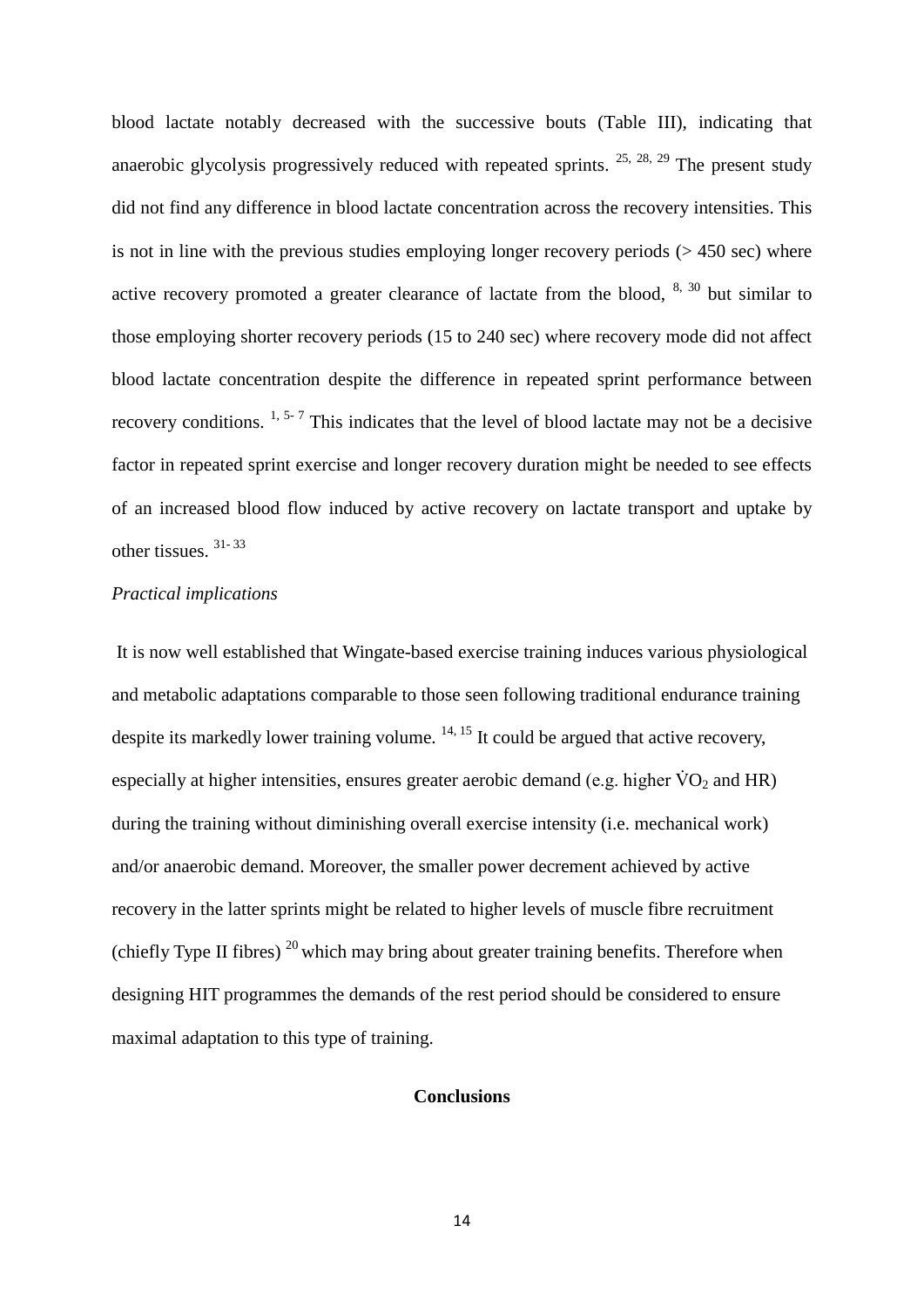The present study demonstrates that  $\rm \dot{V}O_2$  recovery kinetics and aerobic contribution to power generation during repeated Wingate tests are dependent on the intensity of recovery while no difference was observed in blood lactate accumulation among the recovery conditions. Peak power tended to be decreased with the higher recovery intensities (30 and 40%  $\rm \dot{VO}_{2peak}$ ) during sprint 2 and this might reflect an impaired intramuscular recovery (e.g. PCr recovery) due to the prolonged  $\dot{V}O_2$  recovery induced by those conditions. On the other hand, aerobic contribution to sprint performance was only increased by the higher intensities which likely resulted in the less decreased average power during the last sprint. It is currently unknown whether acute alterations in sprint performance and physiological responses caused by the manipulation of recovery modality (i.e. active vs. passive) have an impact on chronic physiological and performance adaptations. Therefore, further research is required to investigate effects of recovery mode on training adaptations (e.g.  $\rm \dot{V}O_{2max}$ , endurance performance) to sprint interval training.

### **REFERENCES**

1. Bogdanis GC, Nevill ME, Lakomy HK, Graham CM, Louis G. Effects of active recovery on power output during repeated maximal sprint cycling. Eur J Appl Physiol Occup Physiol 1996; 74:461-9.

2. Dupont G, Moalla W, Matran R, Berthoin S. Effect of short recovery intensities on the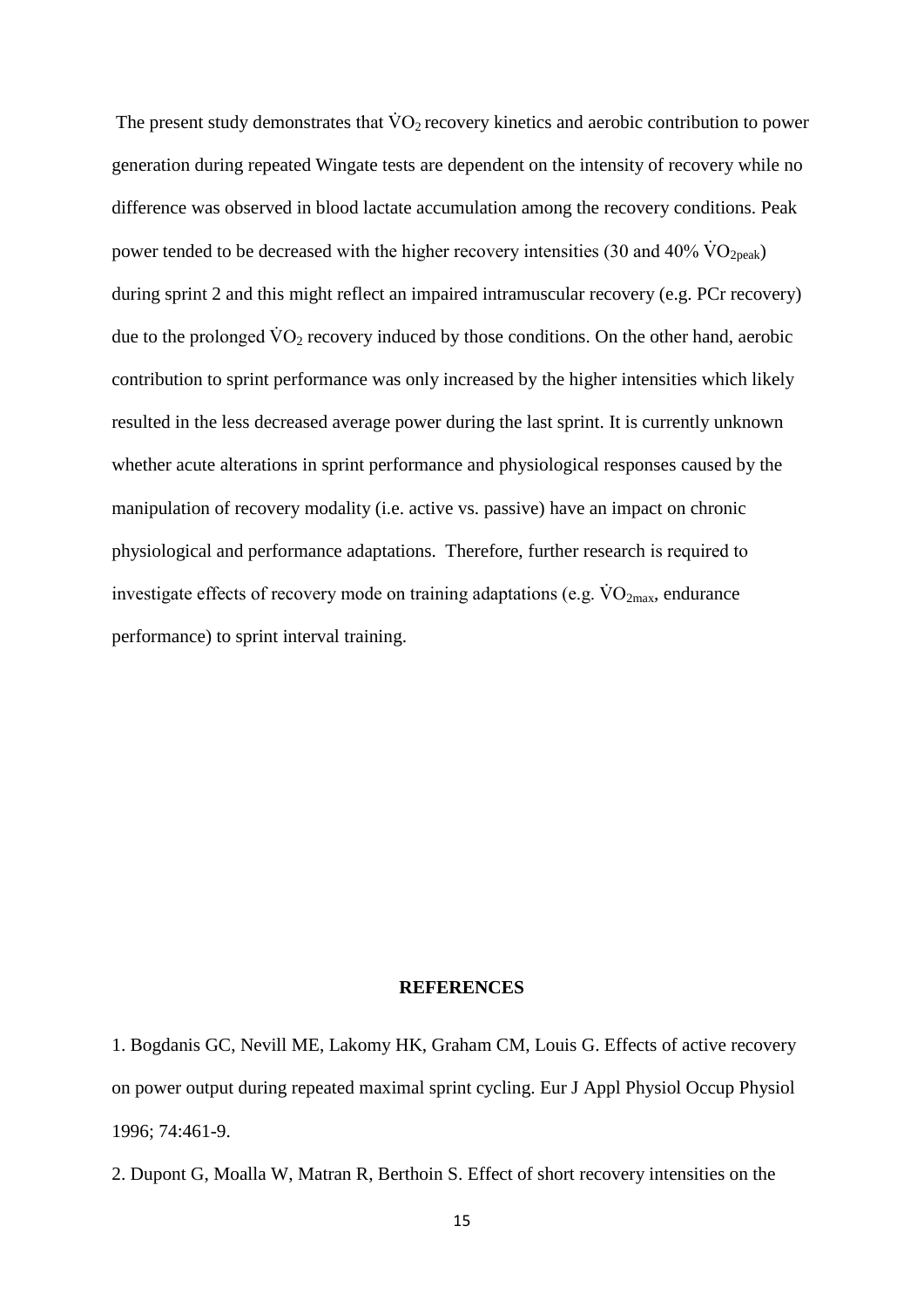performance during two Wingate tests. Med Sci Sports Exerc 2007; 39:1170-6.

3. Spencer M, Bishop D, Dawson B, Goodman C, Duffield R. Metabolism and performance in repeated cycle sprints: active versus passive recovery. Med Sci Sports Exerc 2006; 38:1492-9.

4. Spencer M, Dawson B, Goodman C, Dascombe B, Bishop D. Performance and metabolism in repeated sprint exercise: effect of recovery intensity. Eur J Appl Physiol 2008; 103:545-52. 5. Dupont G, Blondel N, Berthoin S. Performance for short intermittent runs: active recovery vs. passive recovery*.* Eur J Appl Physiol 2003; 89:548-54.

6. Dupont G, Moalla W, Guinhouya C, Ahmaidi S, Berthoin S. Passive versus active recovery during high-intensity intermittent exercises. Med Sci Sports Exerc 2004; 36:302-8. 7. Connolly DA, Brennan KM, Lauzon CD. Effects of active versus passive recovery on power output during repeated bouts of short term, high intensity exercise. J Sports Sci Med 2003; 2:47-51.

8. Spierer DK, Goldsmith R, Baran DA, Hryniewicz K, Katz SD. Effects of active vs. passive recovery on work performed during serial supramaximal exercise tests. Int J Sports Med 2004; 25:109-14.

9. Haseler LJ, Hogan MC, Richardson RS. Skeletal muscle phosphocreatine recovery in exercise-trained humans is dependent on O2 availability*.* J Appl Physiol 1999; 86:2013-8. 10. McMahon S, Jenkins D. Factors affecting the rate of phosphocreatine resynthesis following intense exercise. Sports Med 2002; 32:761-84.

11. Dorado C, Sanchis-Moysi J, Calbet JA. Effects of recovery mode on performance, O2 uptake, and O2 deficit during high-intensity intermittent exercise. Can J Appl Physiol 2004; 29:227-44.

12. Burgomaster KA, Cermak NM, Phillips SM, Benton CR, Bonen A, Gibala MJ. Divergent response of metabolite transport proteins in human skeletal muscle after sprint interval

16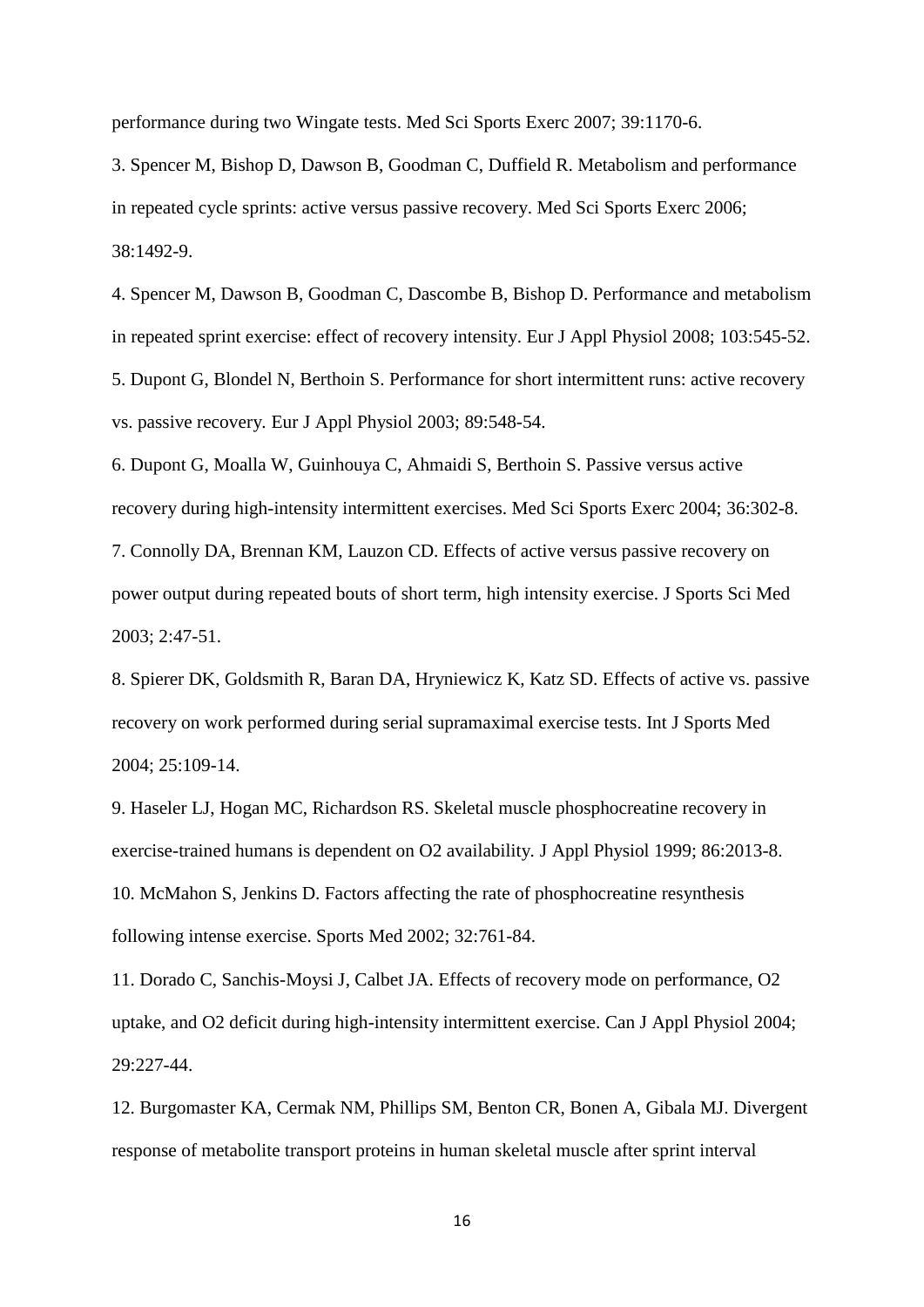training and detraining. Am J Physiol Regul Integr Comp Physiol 2007; 292:R1970-6.

13. Burgomaster KA, Heigenhauser GJ, Gibala MJ. Effect of short-term sprint interval training on human skeletal muscle carbohydrate metabolism during exercise and time-trial performance. J Appl Physiol 2006; 100:2041-7.

14. Burgomaster KA, Howarth KR, Phillips SM, Rakobowchuk M, Macdonald MJ, McGee SL, *et al*. Similar metabolic adaptations during exercise after low volume sprint interval and traditional endurance training in humans. J Physiol. 2008; 586:151-60.

15. Gibala MJ, Little JP, van Essen M, Wilkin GP, Burgomaster KA, Safdar A, *et al*. Shortterm sprint interval versus traditional endurance training: similar initial adaptations in human skeletal muscle and exercise performance*.* J Physiol 2006; 575:901-11.

16. Lopez EI, Smoliga JM, Zavorsky GS. The effect of passive versus active recovery on power output over six repeated wingate sprints. Res Q Exerc Sport 2014; 85:519-26.

17. Rossiter HB, Kowalchuk JM, Whipp BJ. A test to establish maximum O2 uptake despite no plateau in the O2 uptake response to ramp incremental exercise*.* J Appl Physiol 2006; 100:764-70.

18. Duncan GE, Howley ET, Johnson BN. Applicability of VO2max criteria: discontinuous versus continuous protocols. Med Sci Sports Exerc 1997; 29:273-78.

19. Cohen-Solal A, Laperche T, Morvan D, Geneves M, Caviezel B, Gourgon R. Prolonged kinetics of recovery of oxygen consumption after maximal graded exercise in patients with chronic heart failure. Analysis with gas exchange measurements and NMR spectroscopy. Circulation 1995; 91:2924-32.

20. Buchheit M, Abbiss CR, Peiffer JJ, Laursen PB. Performance and physiological responses during a sprint interval training session: relationships with muscle oxygenation and pulmonary oxygen uptake kinetics*.* Eur J Appl Physiol 2012; 112:767-79.

21. Morris SB, DeShon RP. Combining effect size estimates in meta-analysis with repeated

17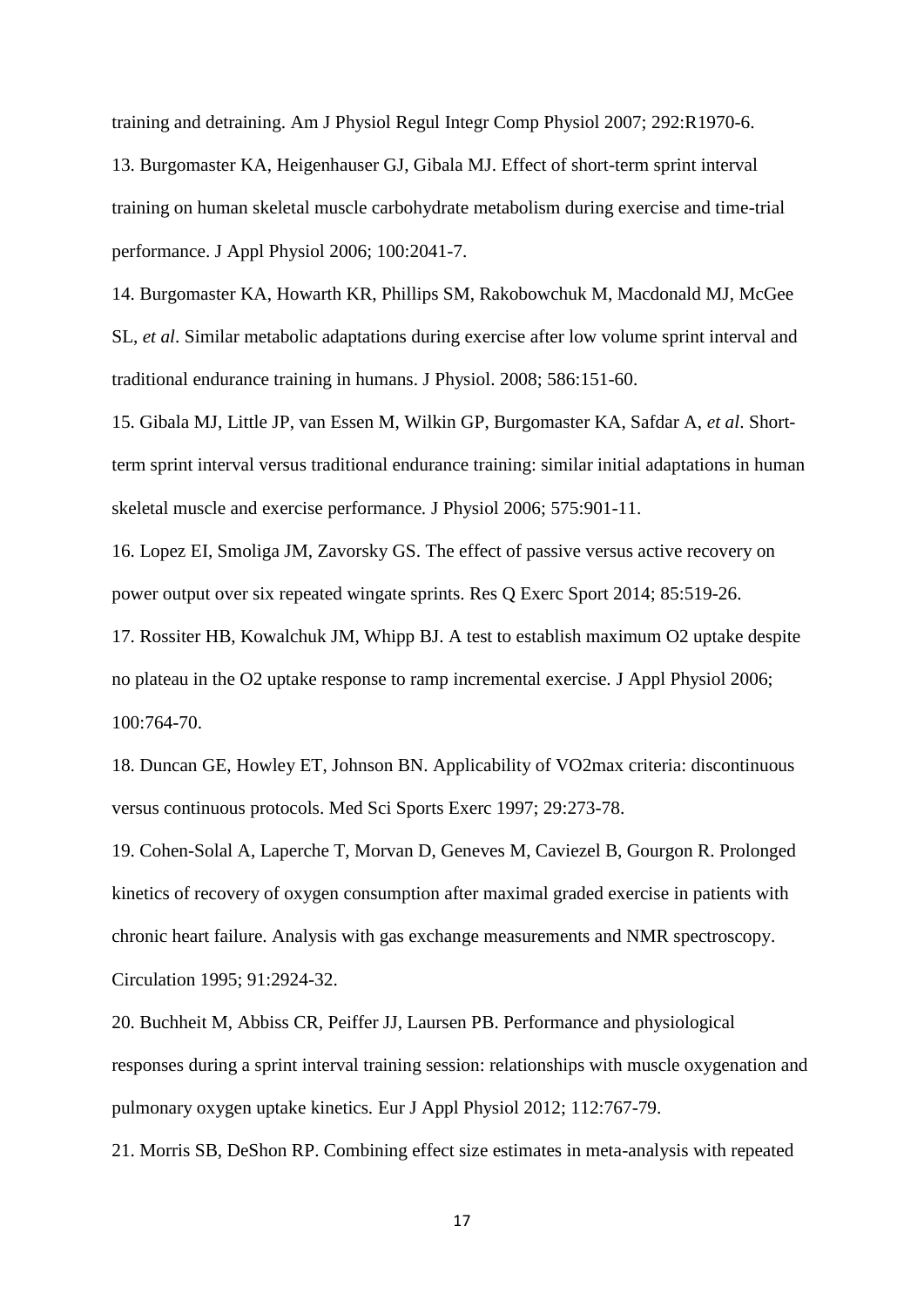measures and independent-groups designs. Psychol Methods 2002; 7:105-25.

22. Cohen J. A power primer. Psychol Bull 1992; 112:155-59.

23. Tordi N, Perrey S, Harvey A, Hughson RL. Oxygen uptake kinetics during two bouts of heavy cycling separated by fatiguing sprint exercise in humans. J Appl Physiol 2003; 94:533- 41.

24. Jones AM, Koppo K, Burnley M. Effects of prior exercise on metabolic and gas exchange responses to exercise. Sports Med 2003; 33:949-71.

25. Bogdanis G, Nevill M, Boobis L, Lakomy H. Contribution of phosphocreatine and aerobic metabolism to energy supply during repeated sprint exercise. J Appl Physiol 1996:876-84.

26. Dupont G, McCall A, Prieur F, Millet GP, Berthoin S. Faster oxygen uptake kinetics during recovery is related to better repeated sprinting ability. Eur J Appl Physiol 2010; 110:627-34.

27. Tomlin D, Wenger H. The relationship between aerobic fitness and recovery from high intensity intermittent exercise. Sports Med 2001:1-11.

28. Gaitanos GC, Williams C, Boobis LH, Brooks S. Human muscle metabolism during intermittent maximal exercise*.* J Appl Physiol 1993; 75:712-9.

29. Parolin ML, Chesley A, Matsos MP, Spriet LL, Jones NL, Heigenhauser GJ. Regulation of skeletal muscle glycogen phosphorylase and PDH during maximal intermittent exercise. Am J Physiol. 1999; 277:E890-900.

30. Wahl P, Mathes S, Köhler K, Achtzehn S, Bloch W, Mester J. Effects of active vs. passive recovery during Wingate-based training on the acute hormonal, metabolic and psychological response. Growth Horm IGF Res 2013; 23:201-8.

31. Belcastro AN, Bonen A. Lactic acid removal rates during controlled and uncontrolled recovery exercise. J Appl Physiol 1975; 39:932-6.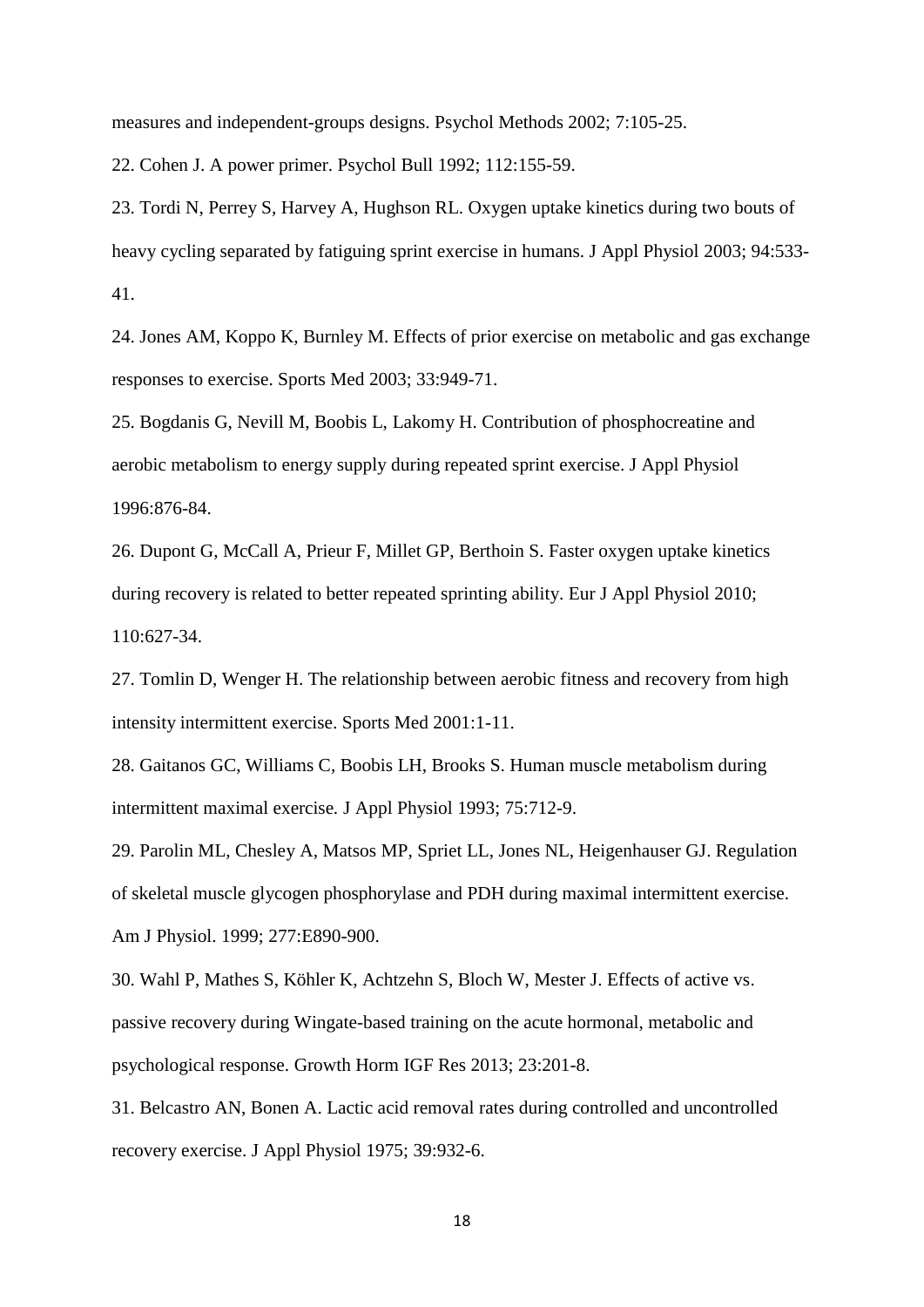32. Brooks GA. Intra- and extra-cellular lactate shuttles. Med Sci Sports Exerc 2000; 32:790-

9.

33. Gladden LB. Muscle as a consumer of lactate. Med Sci Sports Exerc 2000; 32:764-71.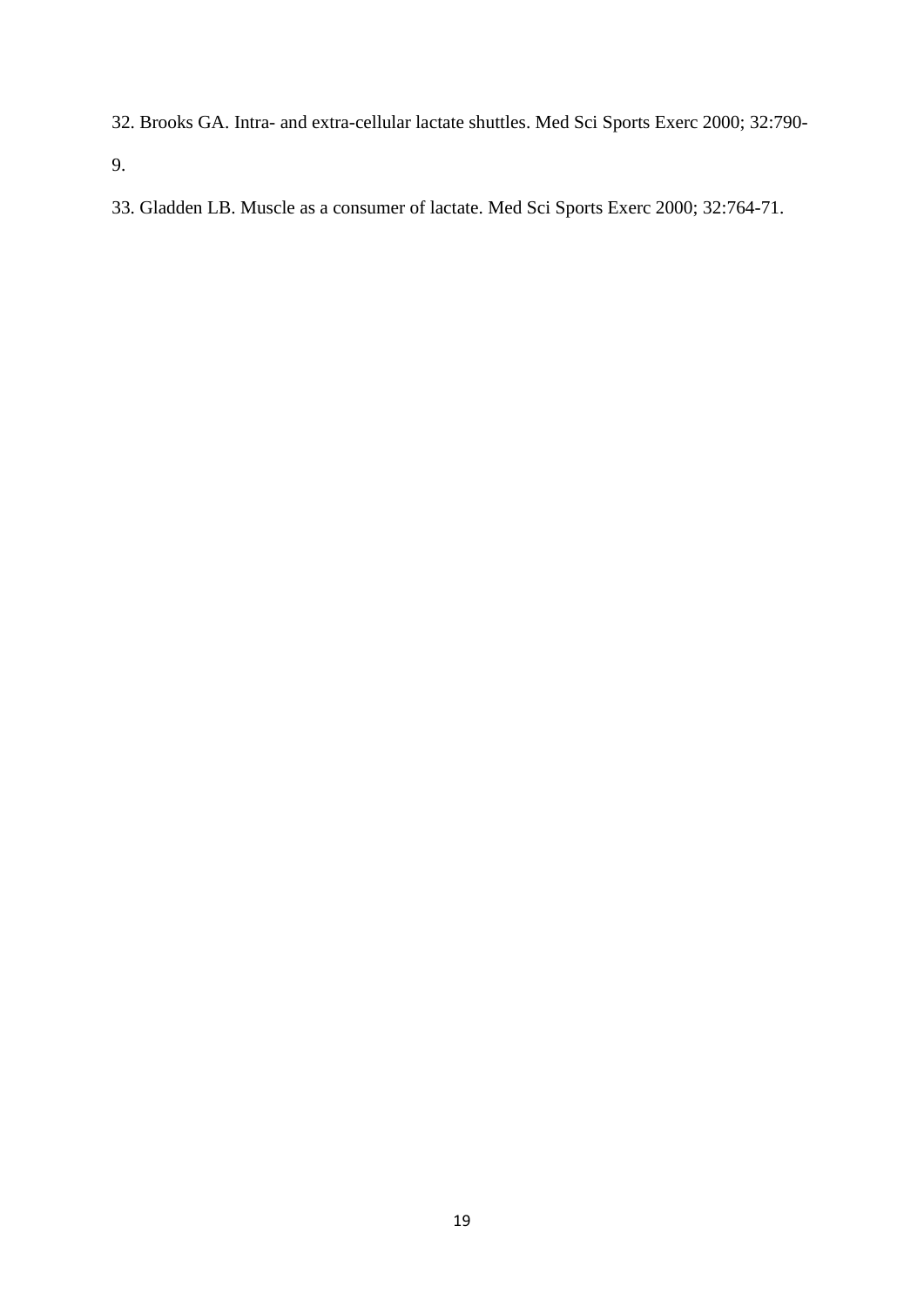|                                                               | Subjects $(n = 7)$ |  |  |
|---------------------------------------------------------------|--------------------|--|--|
| $\text{VO}_{2\text{peak}}$ (l·min <sup>-1</sup> )             | $3.6\pm0.6$        |  |  |
| $\rm \dot{VO}_{2peak}$<br>$(ml \cdot kg^{-1} \cdot min^{-1})$ | $48.1 \pm 5.1$     |  |  |
| MAP(W)                                                        | $321 \pm 71$       |  |  |
| HRmax (beats $\cdot$ min <sup>-1</sup> )                      | $181\pm11$         |  |  |
| Age (year)                                                    | $23\pm5$           |  |  |
| Height (cm)                                                   | $180 \pm 6$        |  |  |
| Body mass (kg)                                                | $74\pm8$           |  |  |
| Body fat (%)                                                  | $14.4 \pm 4.9$     |  |  |

**Table 1** Physical and Physiological characteristics of the subjects.

Abbreviations:  $\rm \dot{VO}_{2peak}$ , peak oxygen uptake; MAP, maximal aerobic power; HRmax, maximal heart rate. Values are means  $\pm$  SD.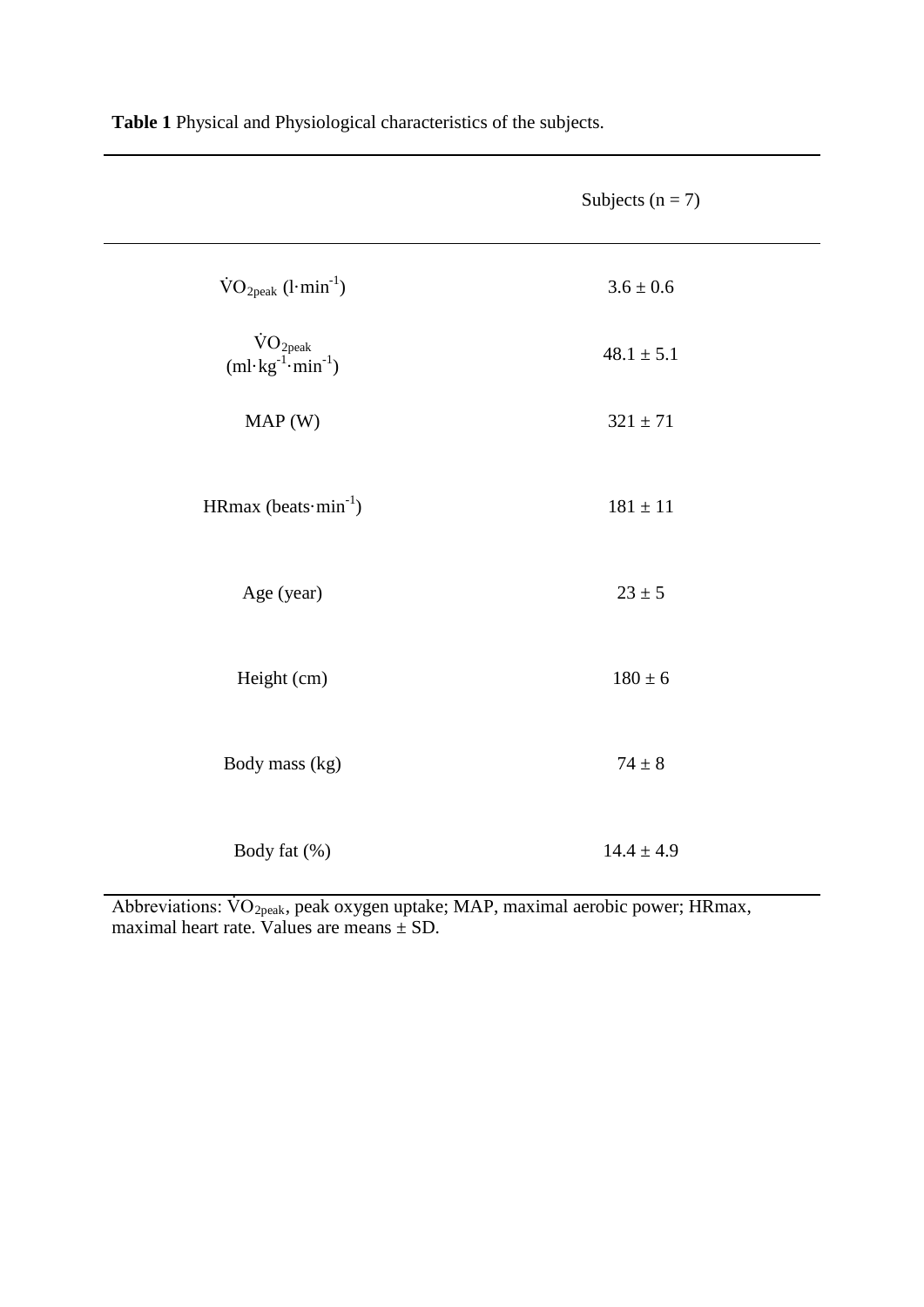| Peak power $(W \cdot kg^{-1})$ <sup>#</sup>       | Passive         | 20%                               | 30%              | 40%                |
|---------------------------------------------------|-----------------|-----------------------------------|------------------|--------------------|
| Sprint 1                                          | $12.6 \pm 2.2$  | $12.8 \pm 2.1$                    | $12.4 \pm 1.9$   | $13.1 \pm 1.7$     |
| Sprint $2^{\S}$                                   | $11.7 \pm 2.1$  | $12.1 \pm 2.1^{\ddagger\ddagger}$ | $10.8 \pm 2.0$   | $11.4 \pm 1.4$     |
| Sprint 3                                          | $10.4 \pm 1.9$  | $10.9 \pm 2.0$                    | $10.0 \pm 1.5$   | $11.0 \pm 1.6$     |
| Sprint $4^{\S}$                                   | $9.5 \pm 1.7$   | $10.1 \pm 1.8^*$                  | $10.3 \pm 1.8^*$ | $10.6 \pm 1.8*$    |
| PP drop relative to Sprint 1 $(\%)$ <sup>##</sup> | Passive         | 20%                               | 30%              | 40%                |
| Sprint 2                                          | $7.4 \pm 5.4$   | $5.8 \pm 7.9$                     | $12.7 \pm 7.4$   | $12.7 \pm 5.5$     |
| Sprint 3                                          | $17.0 \pm 9.9$  | $14.8 \pm 7.2$                    | $19.5 \pm 3.4$   | $16.0 \pm 5.8$     |
| Sprint 4                                          | $23.7 \pm 11.8$ | $20.9 \pm 10.3$                   | $16.6 \pm 8.5$   | $19.3 \pm 10.0$    |
| Average power $(W \cdot kg^{-1})$                 | Passive         | 20%                               | 30%              | 40%                |
| Sprint 1                                          | $8.3 \pm 0.5$   | $8.4 \pm 0.5$                     | $8.3 \pm 0.5$    | $8.3 \pm 0.4$      |
| Sprint 2                                          | $7.3 \pm 0.7$   | $7.6 \pm 0.7$                     | $7.3 \pm 0.9$    | $7.3 \pm 0.5$      |
| Sprint 3                                          | $6.8 \pm 0.9$   | $7.0 \pm 0.6$                     | $6.7 \pm 0.6$    | $7.0 \pm 0.3$      |
| Sprint 4                                          | $6.4 \pm 0.8$   | $6.8 \pm 0.7$                     | $6.8 \pm 0.6$    | $6.9 \pm 0.5$      |
| AP drop relative to Sprint 1 $(\%)$ <sup>#</sup>  | Passive         | 20%                               | 30%              | 40%                |
| Sprint 2                                          | $11.2 \pm 5.0$  | $10.4 \pm 5.2$                    | $11.6 \pm 7.9$   | $12.0 \pm 4.9$     |
| Sprint 3                                          | $17.5 \pm 9.3$  | $16.8 \pm 4.5$                    | $18.5 \pm 6.3$   | $15.7 \pm 5.6$     |
| Sprint $4^{\S}$                                   | $22.4 \pm 8.9$  | $19.9 \pm 6.1$                    | $18.4 \pm 7.3*$  | $16.6 \pm 6.2^{*}$ |

**Table 2** Peak power, average power and respective power drop rate across the sprints and recovery conditions.

Abbreviations: PP, peak power; AP, average power. Values are means  $\pm$  SD.  $\#$ Indicates sprint by condition interaction effect  $(P < .01)$ . <sup>#</sup>Indicates sprint by condition interaction effect ( $P < .05$ ). <sup>§</sup>Indicates main effect of condition during each sprint ( $P < .05$ ). \*Indicates  $P$  $<$  0.05 vs. passive recovery. <sup>†</sup>Indicates *P* < .05 vs. 20%. <sup>‡‡</sup>Indicates *P* < .01 vs. 30%.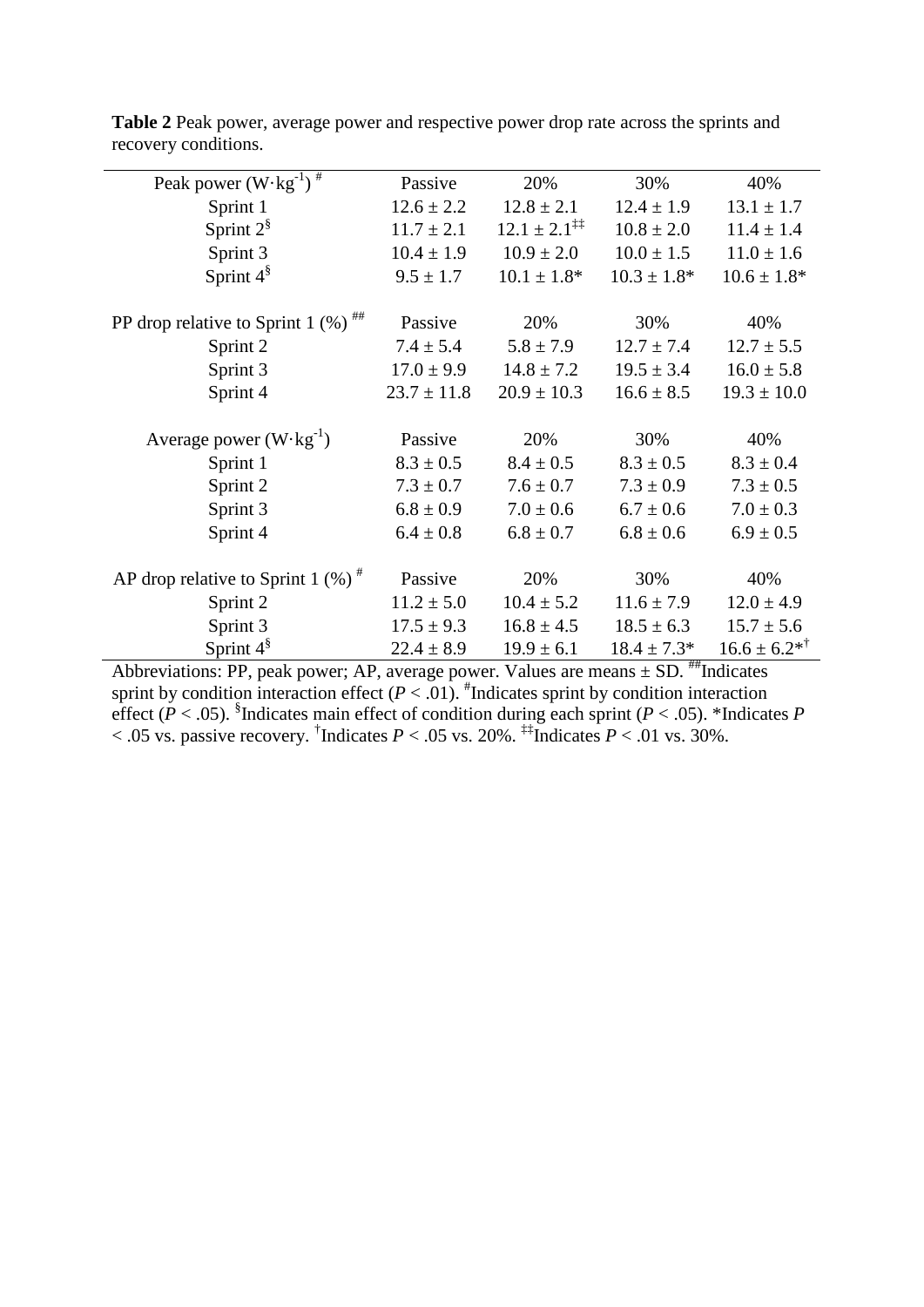| Blood lactate $(mmol·l^{-1})$               | Passive        | 20%                   | 30%            | 40%            |
|---------------------------------------------|----------------|-----------------------|----------------|----------------|
| Pre-Sprint                                  | $1.6 \pm 0.5$  | $1.7 \pm 0.5$         | $1.5 \pm 0.4$  | $1.9 \pm 0.3$  |
| Post-Sprint 1 at 180 sec***                 | $10.7 \pm 0.9$ | $12.1 \pm 2.1$        | $11.3 \pm 1.2$ | $12.2 \pm 1.9$ |
| Post-Sprint 2 at 180 sec**** <sup>†††</sup> | $14.0 \pm 0.7$ | $14.6 \pm 2.5$        | $14.6 \pm 1.9$ | $13.9 \pm 1.1$ |
| Post-Sprint 3 at 180 sec*******             | $14.8 \pm 0.8$ | $15.8 \pm 2.0$        | $14.7 \pm 2.9$ | $15.3 \pm 1.7$ |
| Post-Sprint 4 at 180 sec********            | $15.0 \pm 1.6$ | $14.9 \pm 0.7$<br>--- | $15.8 \pm 1.2$ | $15.7 \pm 1.6$ |

**Table 3** Blood lactate concentration across the sprints and recovery conditions.

Values are means  $\pm$  SD. \*\*\*Indicates *P* < .001 vs. pre-sprint. <sup>†††</sup>Indicates *P* < .001 vs. postsprint 1. <sup>‡</sup>Indicates  $P < .05$  vs. post-sprint 2.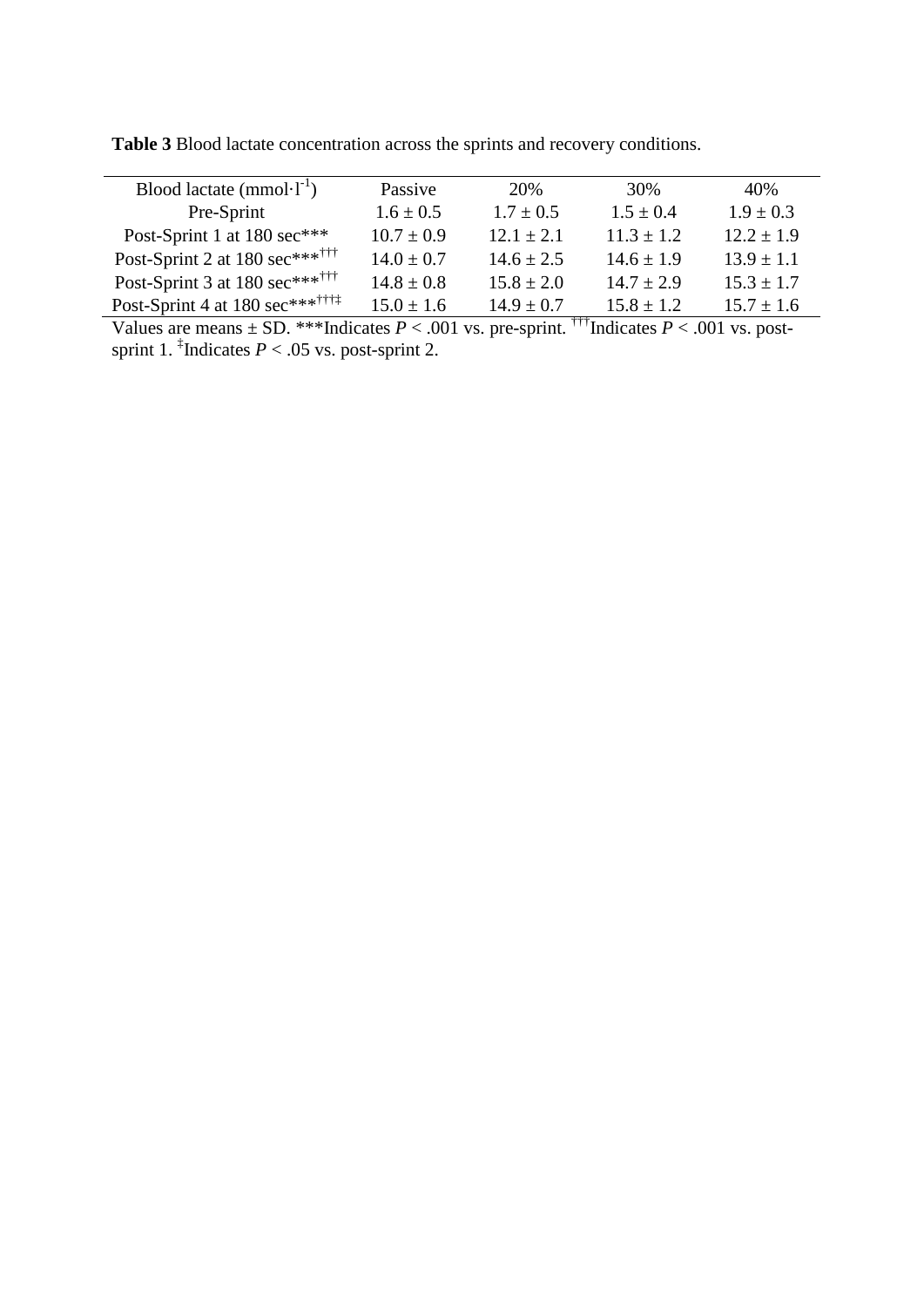**Figure 1** – Percentage of  $\text{VO}_{2\text{peak}}$  (A), percentage of HRmax (B) and  $\text{VO}_2$  –to- sprint work ratio (C) across sprints. \*\*\*Indicates  $P < .001$  vs. passive recovery. \*\*Indicates  $P < .01$  vs. passive recovery. \*Indicates  $P < .05$  vs. passive recovery. <sup>††</sup>Indicates  $P < .01$  vs. 20%. <sup>†</sup>Indicates  $P < 0.05$  vs. 20%. Significant differences across the recovery conditions are only shown for clarity.



Passive 20% 30% 40%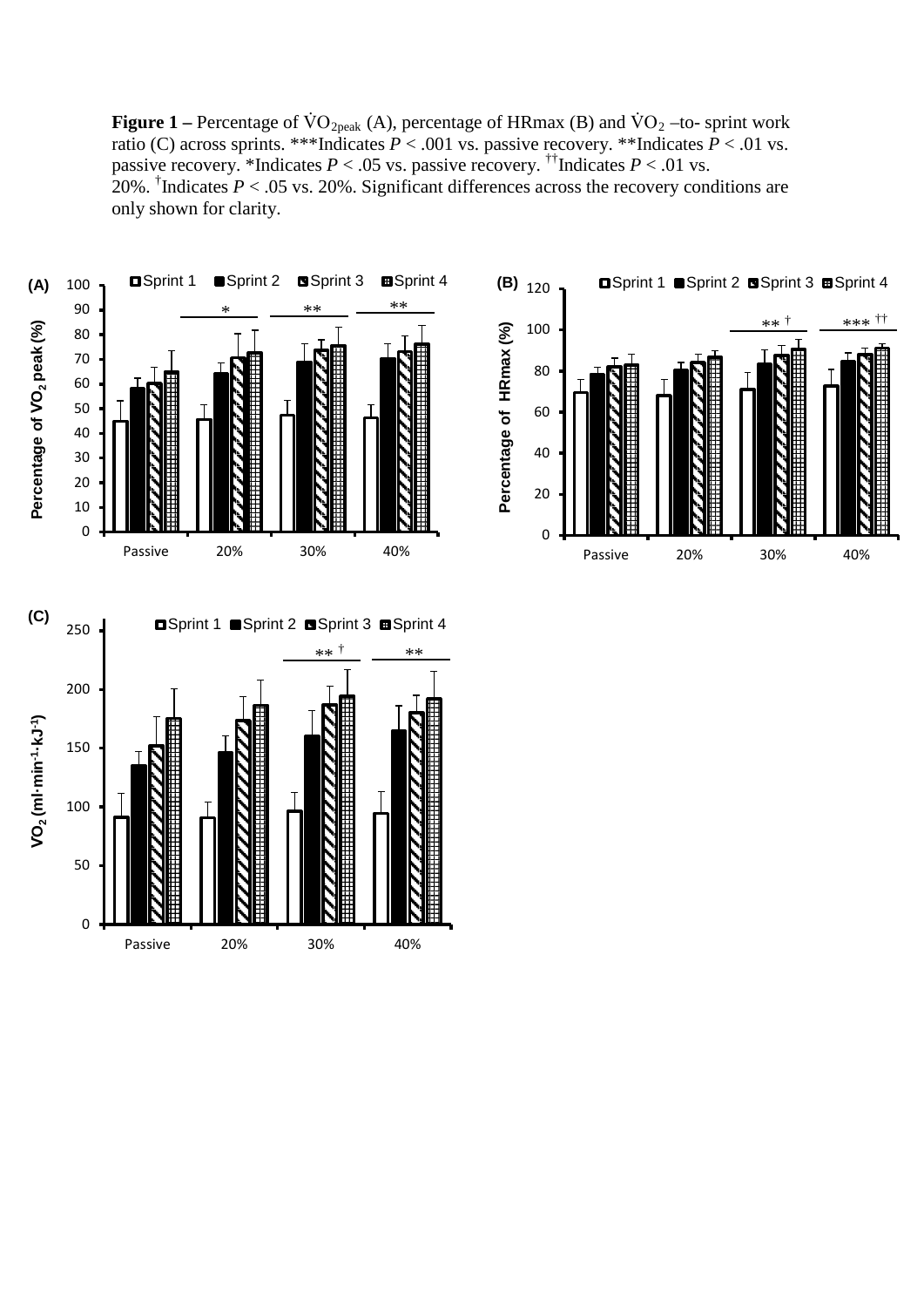**Figure 2** – Percentage of  $\text{VO}_{2\text{peak}}$  (A), percentage of HRmax (B) and time required to reach 50% VO<sub>2peak</sub> (C) during recovery periods. \*\*\*Indicates  $P < 0.01$  vs. passive recovery. \*\*Indicates  $P < .01$  vs. passive recovery. \*Indicates  $P < .05$  vs. passive recovery. <sup>†††</sup>Indicates *P* < .001 vs. 20%. <sup>††</sup>Indicates *P* < .01 vs. 20%. <sup>†</sup>Indicates *P* < .05 vs. 20%. <sup>‡</sup>Indicates *P* < .05 vs. 30%. Significant differences across the recovery conditions are only shown for clarity.